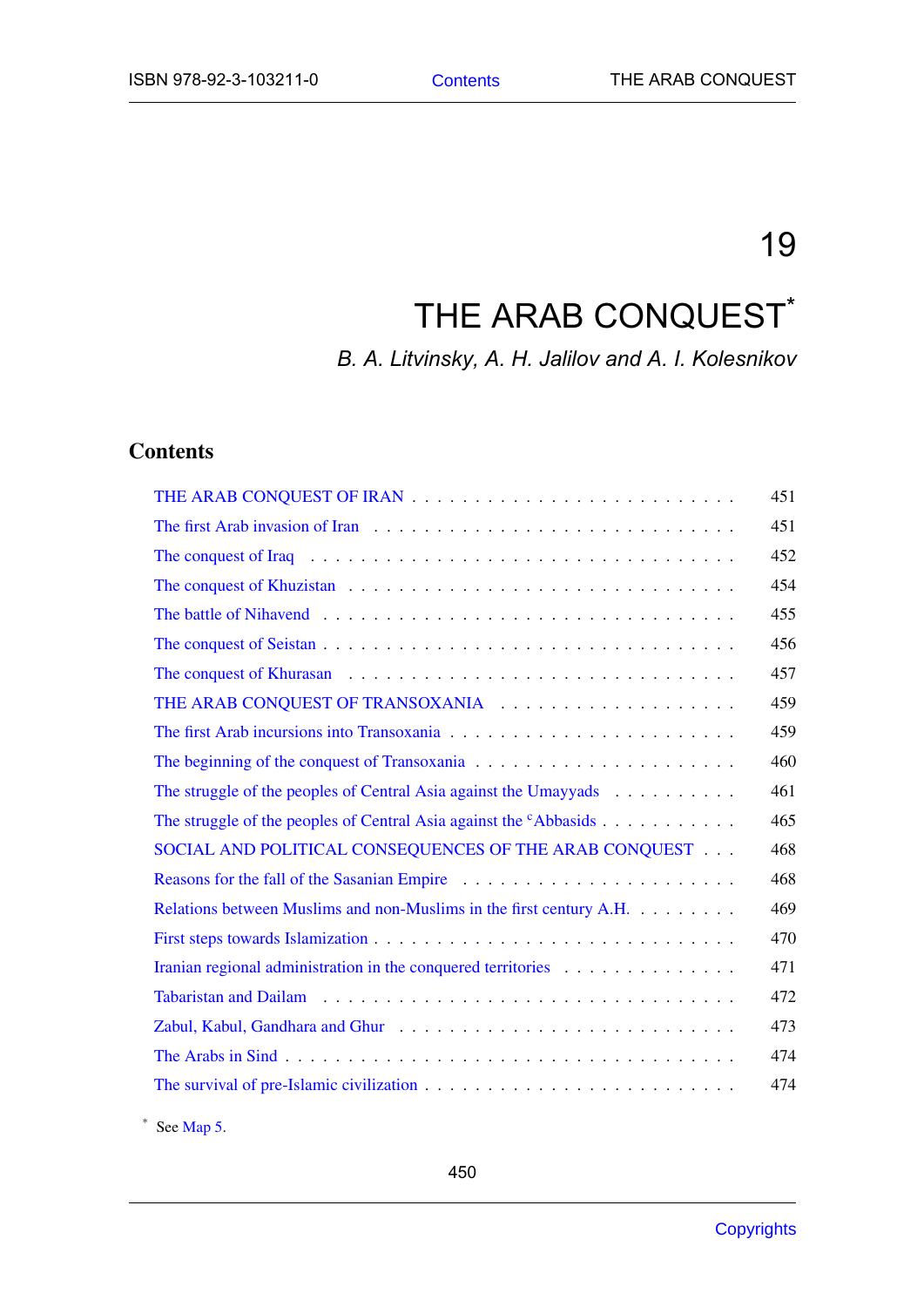#### Part One

# THE ARAB CONQUEST OF IRAN

(*B. A. Litvinsky*)

### The first Arab invasion of Iran

A new religion – Islam – was founded by Muhammad (d. 632) in Arabia at the beginning of the seventh century. In the ensuing conquests, the Arabs subjugated the peoples of the Near and Middle East and of North Africa, and a vast territory – extending from Spain to Sind at the time of maximum expansion and including the western part of Central Asia – came under Arab rule. The historical destiny of the peoples of Central Asia was to be profoundly influenced by the Arab conquest and the spread of Islam.

The Arabs advanced into Central Asia through Iran and so it is with Iran that the present account begins.<sup>1</sup> Arab tribes had settled in Mesopotamia even before the Sasanian era and the Sasanian Empire was therefore obliged to have dealings with them from the outset. According to al-Tabari, the Sasanian emperor Shapur I (241–271) actually settled one of the Arab tribes within Iran in Kerman.<sup>2</sup> Shapur II (309–379) subjugated the entire western part of the Persian Gulf. Islands were also incorporated in the Sasanian Empire and the Arab sea trade, linking the Mediterranean with India, was controlled by the Sasanians. Moreover, under Khusrau I (531–579) Iran intervened in the affairs of Yemen in an attempt to assist the Arabs against Byzantium.

Sasanian Iran also controlled the semi-independent Arab kingdom of al-Hira (located to the north of the great swamp of lower Iraq) under the Lakhmid dynasty. Under the reign of Nu<sup>c</sup>man III (580–602), al-Hira had become increasingly independent. In spite of Nu<sup>c</sup>man's attempts to pursue an independent policy that was inconsistent with or even contrary to

<sup>&</sup>lt;sup>1</sup> This account mainly follows the ideas and materials set out in the monograph written on the Arab conquest of Iran by Kolesnikov, 1982.

<sup>2</sup> Nöldeke, Tabari, 1973, pp. 16–17.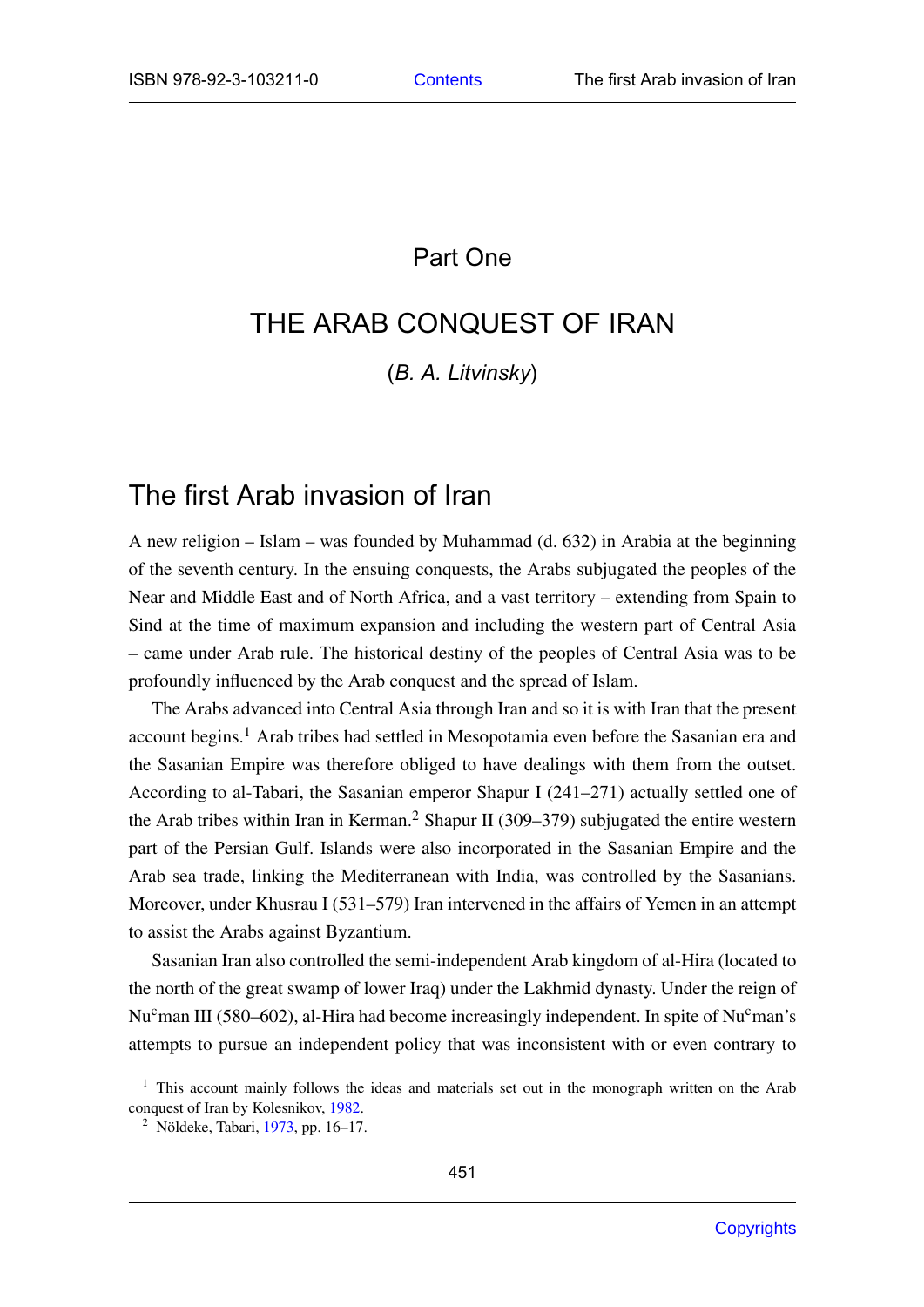Sasanian interests, however, the small kingdom was incapable of holding its own against its giant neighbour and was subdued. Al-Hira and its neighbouring Arab tribes nevertheless continued to be a thorn in the side of the Sasanian authorities (in 604– 605, for example, they inflicted a defeat on the Sasanian forces).<sup>3</sup> Raids by individual Arab tribes inside the boundaries of the Sasanian Empire also continued.

In the 630s, the 16-year-old *shahanshah* Yazdgird III (632–651) came to power in Iran; a group of dignitaries acted as his guardians and a regent governed on his behalf. The rule of the first caliph, Abu Bakr (632–634), began at almost exactly the same time. In the spring of 633 the caliphate's forces under Khalid b. al-Walid embarked on their first campaign within Sasanian territory. They were opposed by the troops of one of the most powerful Iranian grandees, the governor of the border zone. The Iranian soldiers were fastened together by a chain to prevent them from fleeing. In the preliminary single combat, Khalid b. al-Walid slew his Iranian adversary and the Arabs were victorious in the subsequent attack, gaining possession of the *shahanshah*'s crown valued at 100,000 drachms. Whereas 'The Persians had probably regarded the Muslim advance on al-Hira as another annoying raid of the bedouins,<sup>4</sup> the battle of Kadhima opened up the route to Iraq for the Arabs.<sup>5</sup>

### The conquest of Iraq

The Arabs then set out to conquer Iraq, one army moving northwards from the Tigris-Euphrates delta and another moving across from the west. At a place near the harbour of <sup>c</sup>Ubulla, the Arabs first joined battle with an Iranian army sent against them from the capital, Ctesiphon: the Arabs were again victorious. They next launched an attack against al-Hira, hitherto the main Sasanian stronghold west of the Euphrates and the key to the inner regions of Iraq. Although the Sasanian army was defeated, the local population continued to offer resistance for a time before eventually surrendering and paying tribute.

All these events occurred prior to the accession to the caliphate of <sup>c</sup>Umar b. al-Khattab (634–644), under whom the forces of Islam enjoyed further successes. During his rule the Arab army in Iraq came under a new military leader, Abu <sup>c</sup>Ubaida. The Iranians also appointed a new commander-in-chief, the governor of Khurasan, Rustam b. Farrukhzad. Armour-clad war elephants helped the Iranians win one of the battles and Abu <sup>c</sup>Ubaida himself was crushed to death by an elephant.<sup>6</sup> In subsequent battles, however, the Arabs

<sup>3</sup> Kolesnikov, 1970, pp. 74–6.

<sup>4</sup> Frye, 1975, p. 56.

<sup>5</sup> Al-Tabari, 1879–89, Vol. 1, pp. 2023–5; Ibn al-Athir, 1851–76, Vol. 2, p. 295.

<sup>6</sup> Al-Tabari, 1879–89, Vol. 1, pp. 2175–6; Ibn al-Athir, 1851–76, Vol. 2, p. 388; al-Dinawari, 1888, p. 119; al-Baladhuri, 1866, p. 404.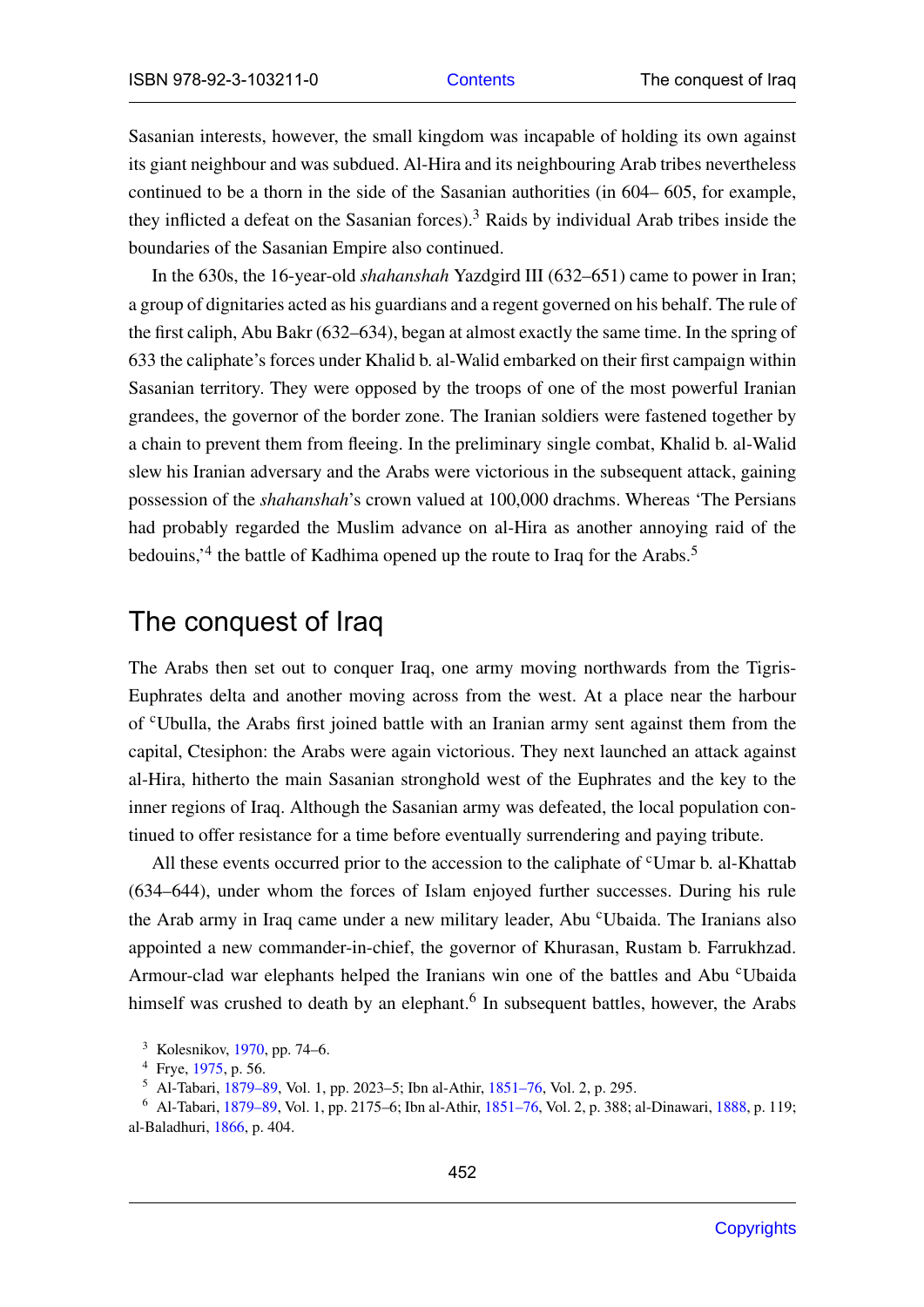regained the upper hand and their territorial expansion continued. Their victory in the second battle of Yarmuk in August 636 completed the conquest of Syria and the caliph sent part of the Syrian army to the Mesopotamian front, their ranks swelled by large numbers of fresh volunteers. <sup>c</sup>Umar himself had intended to command these forces, but he subsequently assigned the task to one of the Prophet's first companions, Sa<sup>c</sup>d b. Abu Waqqas. Altogether, the Arab troops in Mesopotamia numbered some 30,000, the largest Muslim military force ever assembled in that country.

 $Sa<sup>c</sup>d$  b. Abu Waqqas then sent an embassy of 14 men to the Iranian capital; they demanded land concessions beyond the Euphrates, a trading corridor and the right to trade in Mesopotamia, together with the payment of taxes and tribute. The *shahanshah* rejected these demands out of hand. Arab sources give grossly exaggerated accounts of the size of the Iranian army that was subsequently raised. These estimates range from 60,000 to 120,000, some sources even maintaining that the figure of 60,000 refers only to the socalled 'professional' soldiers of the regular army, who were accompanied by 'assistants and slaves'. According to modern researchers, however, the Iranian forces probably did not greatly outnumber the Arabs.

#### THE BATTLE OF AL-QADISIYYA

The Iranians moved southwards until they were close to al-Qadisiyya, a small fortified town some 30 km from Kufa, and subsequent events took place on the bank of the  $\textdegree$ Atiq channel. To begin with, the Iranian general, Rustam b. Farrukhzad, again engaged in negotiations that were as protracted as they were futile. Then his men forced their way over the channel by a specially constructed crossing. They were drawn up in line along the channel, with the centre reinforced by a group of 18 war elephants, and smaller numbers defending the 2 flanks. The elephants' attack proved highly effective and the Arabs were terrified. As a result, the Iranians initially had the upper hand, but the Arabs soon recovered and began to strike the elephants' trunks with their spears while the archers shot down their Persian counterparts. The Iranians were forced to retreat to their original positions.

On the second day, the Arabs were more frequently on the offensive. The Iranians' war elephants were severely wounded and their opponents mounted palanquin-like structures on camels, causing panic among the Iranian horses. The Arabs were also reinforced with a 10,000-strong detachment from Syria. On the third day, both sides fought even more doggedly. The Iranians introduced new war elephants but without success: the wounded animals merely retreated into their own lines, sowing panic and confusion. The fighting was so fierce that it continued even after nightfall. Although the Arabs succeeded in breaking through the centre of the Iranian lines, both flanks stood firm. Nature itself was against the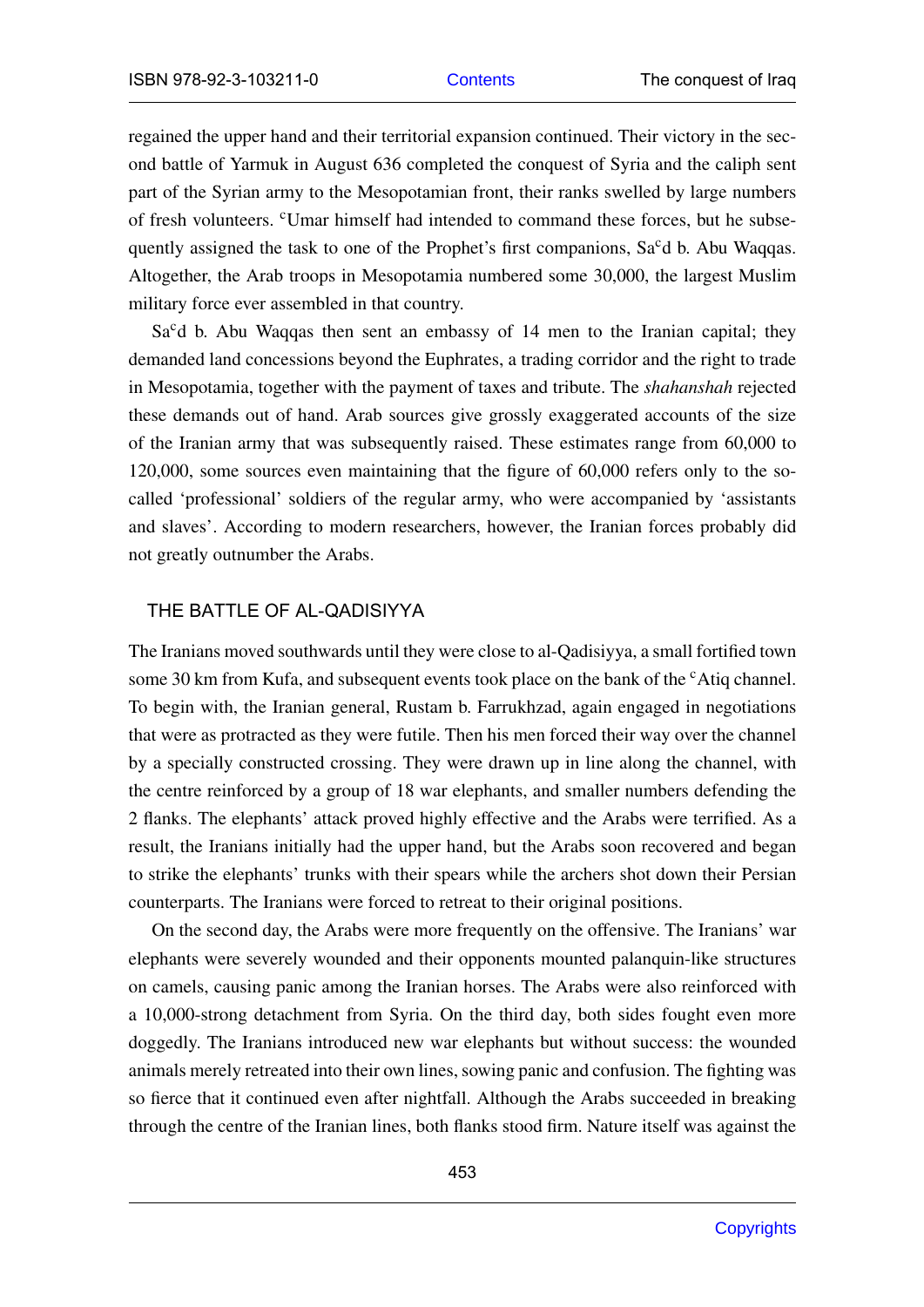Iranians, who were lashed by winds of hurricane force. One of the Arab units fought its way through to Rustam b. Farrukhzad's headquarters and the general was killed in flight (according to another version, he died in single combat with  $Sa^c d b$ . Abu Waqqas).

The Iranian troops retreated in panic to the eastern bank of the channel. Although individual contingents continued to offer staunch resistance, the main group was annihilated and the rest fell back. There were extremely heavy casualties. The Arabs seized the Sasanian imperial flag ornamented with precious stones.<sup>7</sup> The sources disagree on the date of the battle of al-Qadisiyya; according to Kolesnikov,<sup>8</sup> it took place at the end of September 636.

The Arab forces proceeded to capture the Iranian strongholds one by one, gradually drawing nearer to Ctesiphon. Yazdgird III himself fled the capital with his relatives and entourage and it surrendered without putting up any resistance. An enormously rich booty fell to the Arabs, including some of the contents of the state treasury that the fugitives had left behind in their haste. By 637 the whole of Mesopotamia had come under Arab control. According to Zarrinkub:

On entering the palace of Khusrau, Sa<sup>c</sup>d had performed an eight rak<sup>c</sup>at prayer for his victory and, because of its appropriateness in recalling the fate of those who reject God, recited the Qur<sup>c</sup>ānic verse (44, 25–27) which begins with 'How many gardens and springs have they left'. He made a mosque in the citadel and the four-hundredyear- old capital of the Sāsānians became for a time the camping ground of this Muslim general.<sup>9</sup>

#### The conquest of Khuzistan

The conquest of Khuzistan then began. The Arabs were led by Abu Musa Ash<sup>c</sup>ari, the future governor of Basra. He first captured two border strongholds, the outcome being determined by victory on the battlefield. In the meantime, Yazdgird had moved to Nihavend in central Media. One after another, the towns and strongholds of Khuzistan fell to the Arabs, including the provincial capital of Ahvaz. Then began the battle for Shushtar, which was of great strategic importance. A seventh-century Syriac chronicle describes the town as follows: 'Shushtar covers a wide area and is strongly fortified by large and deep channels, surrounding it on all sides like moats.' The sources disagree on the duration of the battle, mentioning periods ranging from a few months to two years. The action began on the outer defence lines, where the Iranian troops occupied trenches. Having crushed the outer defences (the defenders retreated into the town, reinforcing its own defences),

<sup>7</sup> Yusuf, 1945.

<sup>8</sup> Kolesnikov, 1982.

<sup>9</sup> Zarrinkub, 1975, pp. 12–13.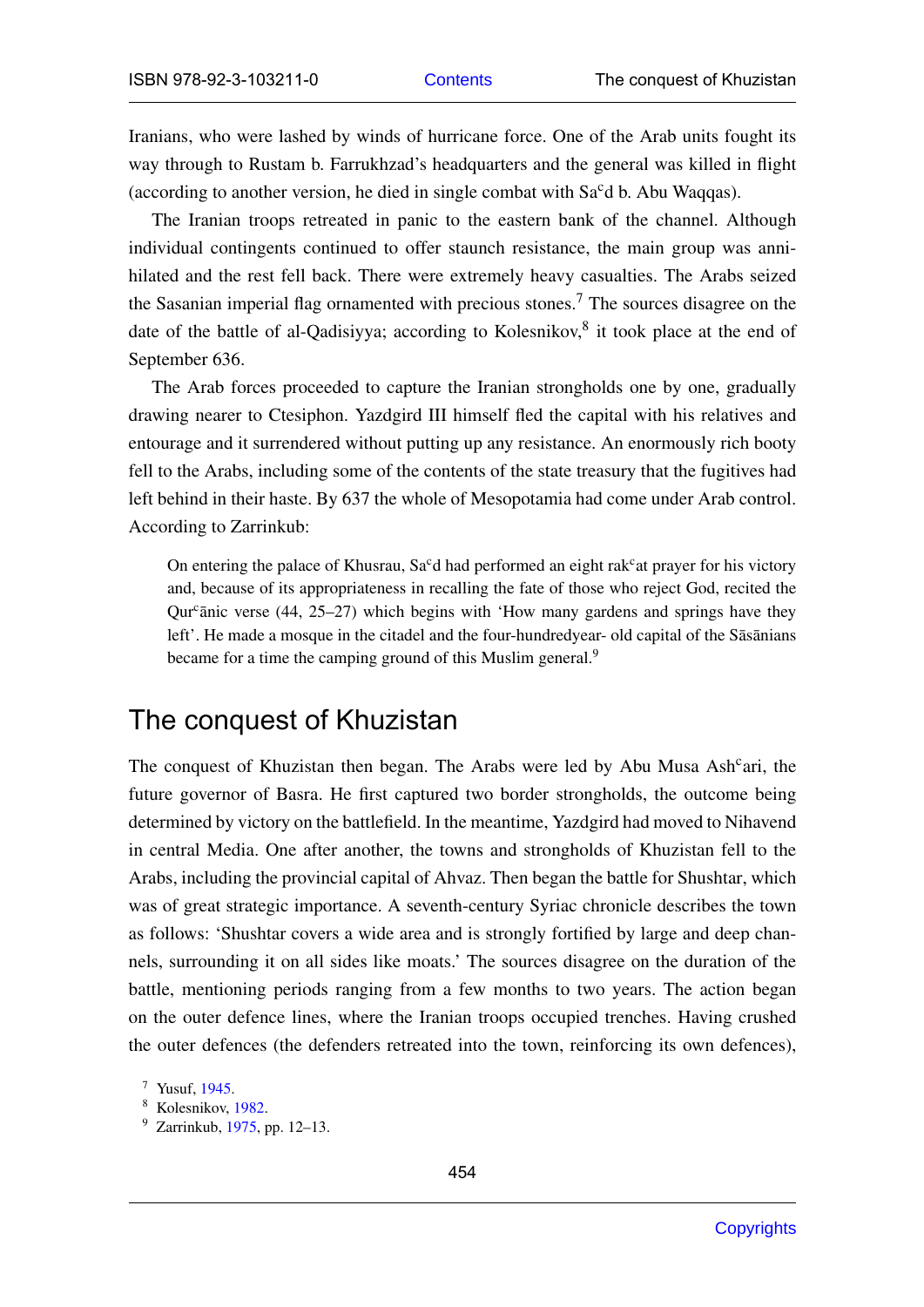the Arabs stormed the fortifications but their attacks were repulsed. However, they were assisted by a traitor called Siya, who led an Arab detachment through a secret entrance by night. They killed the guards and threw open the gates. The remainder of the garrison sought refuge in the citadel, where the treasure was deposited. Their commander was Hurmuzan (or Hurmuzdan), the *marzbān* (governor) of Khuzistan. Although the garrison put up fierce resistance, beating off the Arab attacks, the defenders' strength dwindled and the citadel eventually fell. According to some sources, the *marzban* sued for peace and his life was spared following his conversion to Islam; the majority of his companions, however, were put to death. $10$ 

### The battle of Nihavend

Finally realizing what a formidable adversary he was dealing with, Yazdgird III issued a decree for the mobilization of troops, especially from the neighbouring provinces. They were to assemble in Nihavend. The forces that gathered there came from Media itself, from Persia, the Caspian provinces, Khurasan, Seistan (modern Sistan) and other regions. A huge army was formed, estimated by the sources to number between 60,000 and 150,000 men. The caliph <sup>c</sup>Umar also mobilized an impressive number of troops, some of whom came from Syria;  $Nu<sup>c</sup>$ man b.  $c<sup>c</sup>$ Amr b. Muqarrin was appointed commander-in-chief.

The Iranians drew up their troops close to Nihavend, firmly resolved to fight a defensive battle. Iron spikes were strewn in front of the lines to hinder the attacks of the Arab cavalry. Once again, the Iranian infantry were chained together in groups of five to ten men to prevent them retreating. After initial fruitless parleying, the Arabs spread the rumour that the caliph was dead and they were about to retreat, even going through some of the motions of withdrawal. The ruse worked and part of the Iranian army advanced into the open field. During the fierce fighting that resulted, both sides incurred heavy losses, but the scales eventually tipped in the Arabs' favour. Although their commanderin- chief was killed, the Arabs continued to attack and the Iranian army was routed, part of it seeking refuge in the town and the neighbouring fortress. The Iranians then abandoned the fortress, emerged on to the battlefield and continued fighting. They were utterly defeated. The ruler of Nihavend managed to conclude a charter of immunity for the population of the town, but the Arabs seized great quantities of booty, including the treasures of the fire temple. It is believed that these events occurred in 642.<sup>11</sup>

<sup>10</sup> Al-Kufi, 1968–75, Vol. 2, pp. 23–5; al-Baladhuri, 1866, pp. 380–1; al-Tabari, 1879–89, Vol. 1, pp. 2554–5; Qummi, 1934, p. 300.

<sup>11</sup> Kolesnikov, 1982, p. 111.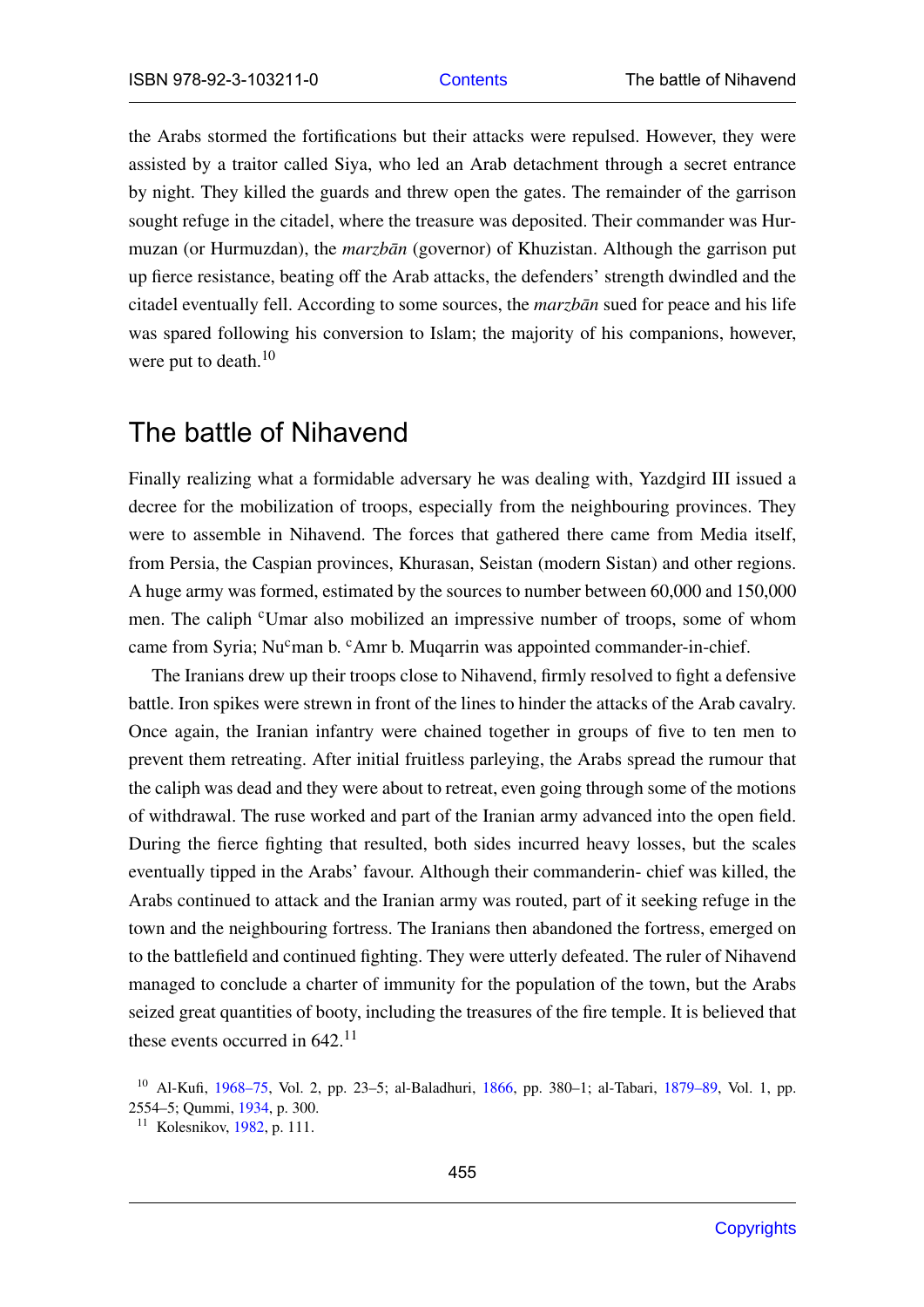According to Frye, 'this was the most difficult battle of all those which the Arabs had to fight against imperial Sasanian forces'.<sup>12</sup> Described as the 'battle of battles', its role was extremely important since it took place on the Iranian plateau. After the battle of Nihavend, the organized resistance of the Sasanian authorities came to an end. According to al-Tabari, 'from that day on, there was no further unity among them [the Persians] and the people of the individual provinces fought their own enemies on their own territory'. After the fall of Nihavend, Yazdgird III is reported to have moved to Istakhr and from there to Kerman and finally Khurasan. Following their victory in Nihavend, the Arabs captured Hamadan, which had to be subdued on two occasions. The whole of Media was now under their control.

The sources do not give a clear-cut chronological account of the remainder of the conquest. This confusion is frequently due to the fact that many towns and even provinces had to be conquered two or more times. Isfahan was taken in 643 and 644, for example, and Ray was captured at around the same time. The Arabs' next step was to subjugate Iran's northern provinces. They also took possession of Persia and Kerman.

### The conquest of Seistan

We shall now consider in greater detail the Arab conquest of Seistan and Khurasan, regions that form part of Central Asia. Seistan (in ancient times, Drangiana) was one of the remote eastern provinces of the Sasanian Empire. The Arab conquest of Seistan began in the middle period of the caliph <sup>c</sup>Uthman's rule  $(644–656)$ , although the first raids had taken place under the previous caliph. <sup>c</sup>Uthman appointed his fellow tribesman, <sup>c</sup>Abdallah b. Amir, future governor of Basra, with instructions to complete the conquest. Having fortified his position in Kerman, <sup>c</sup>Abdallah b. Amir planned to advance on Seistan. An attack was possible from the west, but this would have meant crossing the vast desert of Dasht-i Lut, which extended for a distance of some 450 km. The other approach was from the north-west via Kuhistan and Herat: it was a much easier route but those regions would first have to be conquered.

It was nevertheless decided to take the route through the desert and the first offensive took place in 650–651. <sup>c</sup>Abdallah b. Amir placed the attacking forces under the command of Mujashi b. Mas<sup>c</sup>ud. Many Arabs were slain in the fighting and their forces had to retreat. The following year, <sup>c</sup>Abdallah b. Amir himself took part in the campaign: he proceeded with the main body of the army to Khurasan, while Rabi<sup>c</sup> b. Ziyad was sent to Seistan, where he succeeded in reaching the town of Zaliq, some 30 km from the capital Zarang. The ruler of Zaliq preferred a peace treaty to the battlefield. The Arabs then subjugated the

<sup>12</sup> Frye, 1975, p. 60.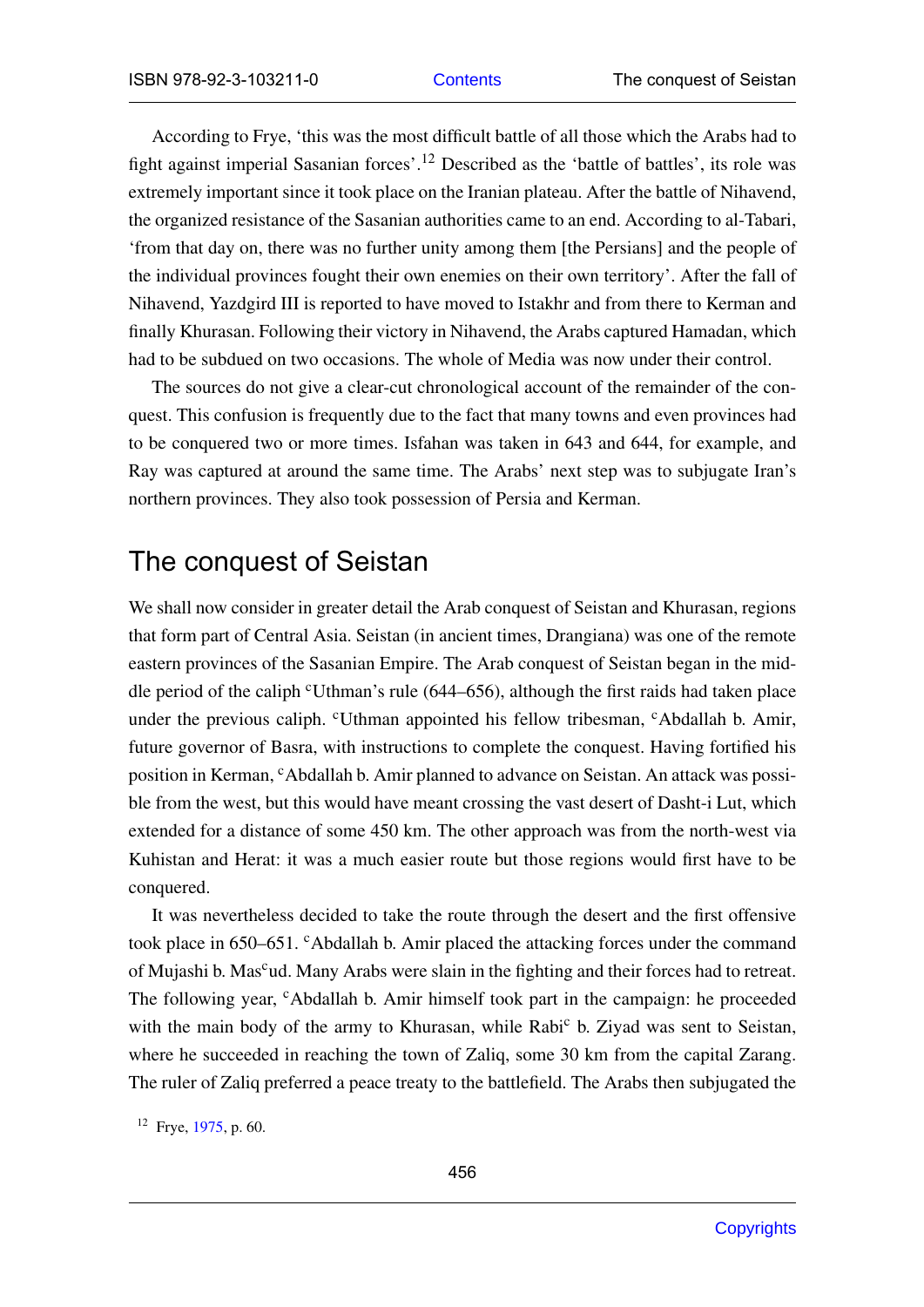towns of Karkuya, Haisun and Nashrudh before arriving in the vicinity of Zarang. They crossed the Huk, a channel or tributary of the River Helmand, and came to the walls of the capital. A fierce battle ensued and during the first attack many Muslims were killed. The second attack resulted in an Arab victory. But the town's fortifications, especially its citadel, were exceptionally strong – according to local tradition, they had been constructed by order of Kai Khusrau, Alexander the Great and Ardashir I Papakan, the cofounder of the Sasanian Empire.

Iran b. Rustam, the *marzbān* or *ispahbad* (local governor) of Zarang, then assembled the élite of the nobility and the Zoroastrian clergy, who agreed that hostilities should end even if the military commanders wished to continue fighting. A 'justification' was even found: the 'divine mission' of the Arab aliens was supposed to have been foretold in the Zoroastrian sacred books. Rabi<sup>c</sup> b. Ziyad agreed to make peace on condition that Seistan paid an annual tribute of 1 million dirhams, to be handed over by 1,000 boy slaves (other sources say girls), each bearing a golden bowl. The entire region of Seistan was then subjugated and the conqueror, Rabi<sup>c</sup> b. Ziyad, was appointed Arab governor. Arab- Sasanian coins minted in Seistan in 651–652 and 652–653 are known. When Rabi<sup>c</sup> b. Ziyad was recalled to Basra some 18 months later, he was replaced by Abu Sa<sup>c</sup>id <sup>c</sup>Abd al-Rahman b. Samura. In the meantime, however, the local inhabitants had risen up against the Arabs and overthrown them, and the new governor had to resume military action. Zarang was subdued and this time the conquest was final. The Arab forces had extended the territory under the caliph's rule as far as India.<sup>13</sup>

#### The conquest of Khurasan

The conquest of Khurasan was bound up with the fate of the last Sasanian *shahanshah*. Abandoning Kerman, Yazdgird III had gone, according to most of the sources, straight to Khurasan (other versions say Seistan), halting in Nishapur (or, in another source, Bust). He then moved on to Merv because it was ruled by the *kanarang* (the east Iranian counterpart of *marzban*) Mahoe, who was personally indebted to Yazdgird for his ascent to high office.<sup>14</sup> The *shahanshah* apparently hoped to enlist the aid of the Türks and Chinese and raise a new army.

In the meantime Yazdgird had no army. He travelled with a suite of several thousand relatives, courtiers and servants, accompanied (as far as Merv) by only a small military detachment. Friction then arose between Yazdgird and his vassal Mahoe. The sources offer

 $13$  Bosworth, 1968, pp. 13–25.

<sup>&</sup>lt;sup>14</sup> For Khurasan on the eve of the Arab conquest, see Shaban, n.d.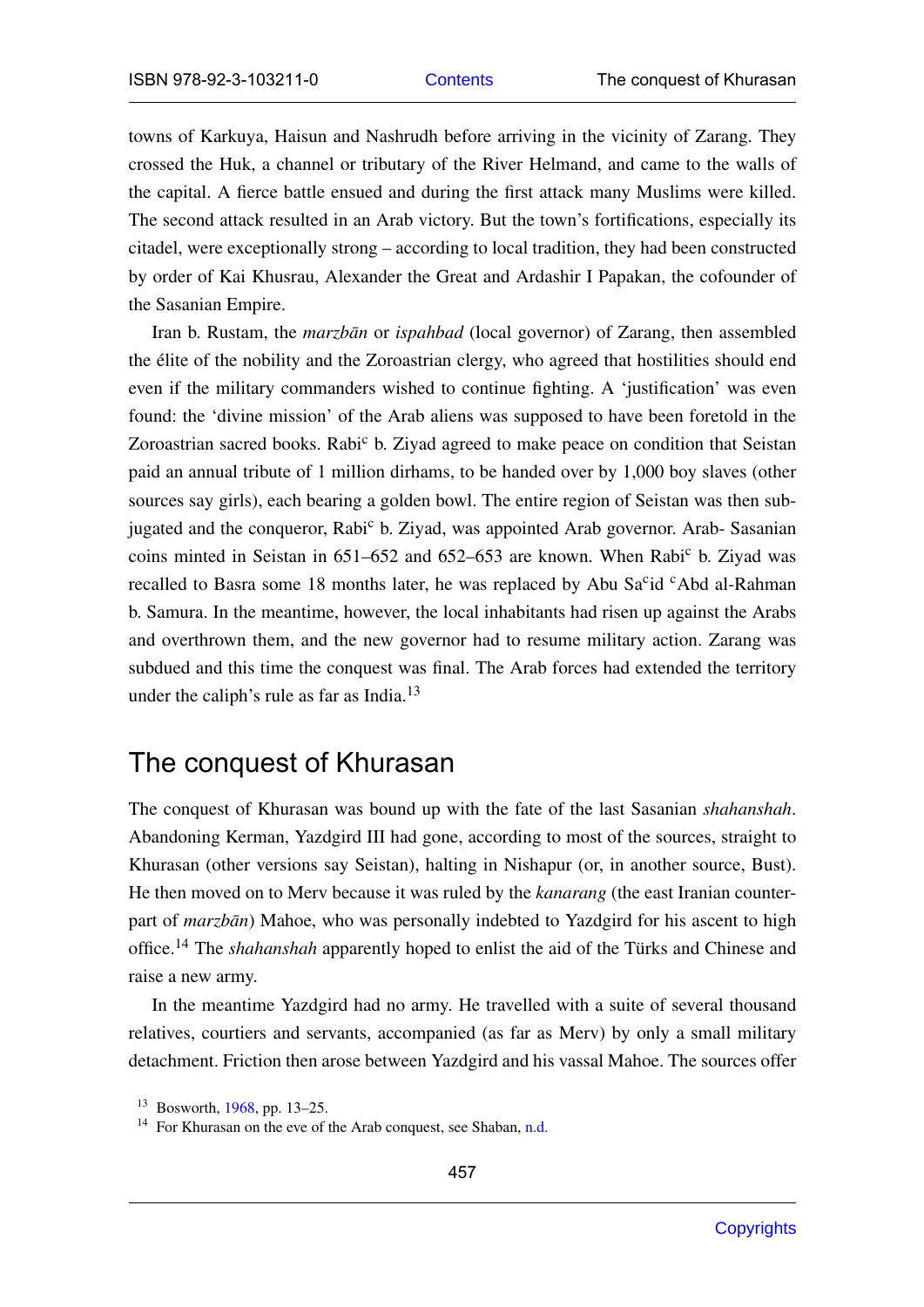different explanations for this conflict: some maintain that Mahoe had already come to an agreement with the Türk *kaghan*, hoping to secede from the Sasanian Empire; according to others, Yazdgird ordered Mahoe to pay a large tax; a third group claims that the *shahanshah* wished to remove Mahoe and appoint a military leader in his place, and when this plan failed sought to replace Mahoe by his nephew. According to one account, the people of Merv had also been turned against Yazdgird and refused him entry to the town. The Türk *kaghan*, whatever his role in the affair, can hardly have been well-disposed towards the *shahanshah*.

What is certain is that a conspiracy had been hatched against Yazdgird. Having no troops at his disposal, he secretly abandoned his residence and took flight, hiding in a mill on the River Murghab with a Christian miller. The fugitive's costly apparel, jewellery and performance of the Zoroastrian rites made it easy for his pursuers to track him down. According to some sources, the miller himself murdered his illustrious guest. The funeral was organized by Merv's Christian community, who buried him in the garden of the Metropolitan of Merv. (According to another report, however, his body was taken to Istakhr.) The sources also give divergent accounts of Mahoe's fate: according to some, he sought refuge from the approaching Arabs with the Türk *kaghan*; another source claims that the people of Merv themselves delivered their *marzban* to an agonizing death.

Yazdgird's death in 651 finally brought an end to the Sasanian Empire, but it did not halt the Arab advance. Under <sup>c</sup>Abdallah b. Amir, the Arabs captured Nishapur, routing Hephthalite forces from Herat province in the process. Following a siege of several months, Nishapur was finally betrayed by a member of the Iranian aristocracy and its citadel captured. Towns such as Tus, Abivard, Nisa, Sarakhs, Herat and Merv then fell to forces commanded by the Arab general Ahnaf b. Qais. Continuing eastwards, he reached and captured Balkh. Khurasan was subdued but the local population persistently rebelled against the Arabs. A long struggle still lay ahead.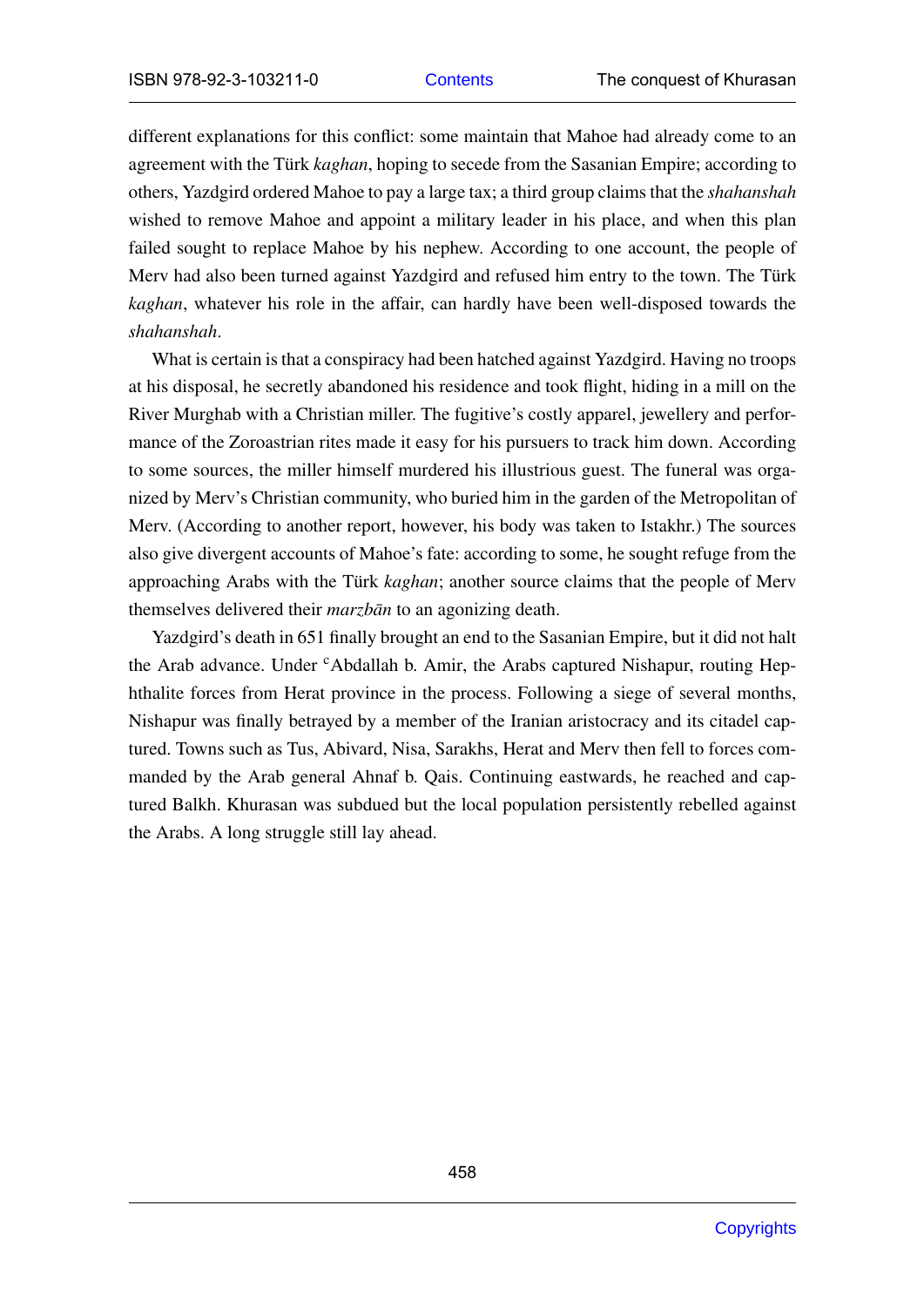#### Part Two

# THE ARAB CONQUEST OF TRANSOXANIA

(*A. H. Jalilov*)

#### The first Arab incursions into Transoxania

Under the Umayyads, the conquest began in the 680s of parts of the right bank of the Amu Darya (an area known to the Arabs as *Mā warā 'l-nahr*: literally, 'that which is beyond the river', i.e. Transoxania). The forces came from Khurasan, where an Arab governorship had been set up with the town of Merv as its centre. At first the campaigns took the form of predatory raids. The first major raid into Transoxania was carried out by the governor of Khurasan, <sup>c</sup>Ubaidallah b. Ziyad. In 673 he crossed the Amu Darya and reached Bukhara, which at that time was ruled by the *khatun* (queen), the mother of the young *Bukhār khudāt* (ruler of Bukhara), Tughshada. After the very first skirmish she made peace with <sup>c</sup>Ubaidallah b. Ziyad, who obtained a ransom from her and returned to Merv.

In 676 the Arabs repeated their raid on Bukhara under the leadership of the new governor of Khurasan, Sa<sup>c</sup>id b. <sup>c</sup>Uthman. The *khatun* made peace with him too and he went on to Samarkand, having taken 80 hostages.<sup>15</sup> All the attempts by  $Sa<sup>c</sup>id b.$  <sup>c</sup>Uthman to capture the town proved unsuccessful: he was forced to make peace with the inhabitants and to leave the territory of Transoxania, taking 50 Sogdian hostages with him. On his return to Medina he made slaves of them, but they killed him and then committed suicide, preferring death to slavery.<sup>16</sup>

The Arabs next raided Khwarizm, Khujand and Samarkand in 680 under the leadership of the new governor of Khurasan, Salm b. Ziyad. Their rulers also made peace with him and, after obtaining a ransom from them, he withdrew from Transoxania. Similar raids were conducted by the next-but-one governor, al- Muhallab b. Abi Sufra, and his successors up to the year 705.<sup>17</sup> In spite of these raids, the local rulers still did not realize the seriousness

<sup>15</sup> Narshakhi, 1897, p. 52.

<sup>16</sup> Al-Baladhuri, 1866, p. 412; Gibb, 1923, pp. 18–19.

<sup>17</sup> For these raids, see *Istoriya Tajikskogo naroda*, 1964, pp. 96–7.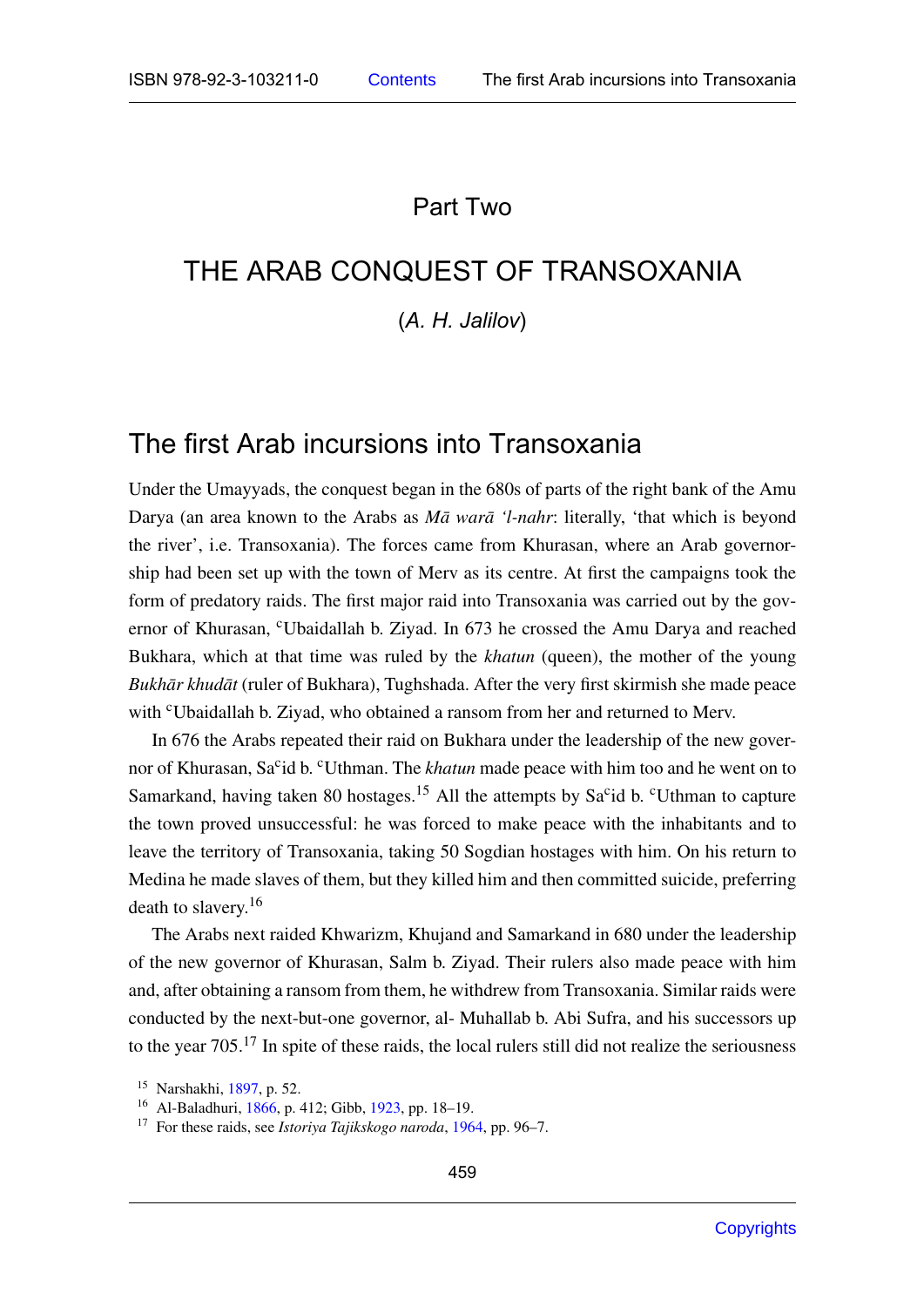of the Arab threat. Instead of uniting to repulse the foreign invaders, some rulers even invited their enemies into their country so that, with their help, they could settle accounts with neighbouring rulers.<sup>18</sup>

#### The beginning of the conquest of Transoxania

At the end of the seventh/beginning of the eighth century, Arab policy towards Central Asia underwent a fundamental change. The internecine strife among the Arabs subsided somewhat towards the end of the reign of the caliph  $c$ Abd al-Malik b. Marwan (685–705), and the Umayyads were able to begin the systematic conquest of Transoxania.

In the year 705, the task of conquering Transoxania was entrusted to the governor of Khurasan, Qutaiba b. Muslim (705–715), who ushered in a new and decisive stage in the conquest of Transoxania by the Umayyads. Qutaiba skilfully exploited the internal quarrels between the rulers of Central Asia. During his first campaign in Transoxania, his forces included the ruler of Balkh, and the *Chagān khudāt* (ruler of Chaganiyan) invited Qutaiba into his country to participate in a joint struggle against the ruler of the neighbouring territories of Akharun and Shuman.<sup>19</sup> Such treason provided Qutaiba with the information he required about Transoxania and in 706 he undertook a bold campaign in the area of Bukhara.

One of the closest towns to the Amu Darya in the Bukhara oasis was the small trading centre of Paikent. This was the first place in which Qutaiba encountered stubborn resistance from the population of Transoxania. The Arabs were forced to take Paikent twice, killing all of its defenders and razing the town to the ground. In 707 and 708 Qutaiba attempted to seize the oasis of Bukhara, but was vigorously repulsed by the combined forces of Bukhara, Sughd and the Türks, and returned to Merv. It was only after making peace with the Sogdian *ikhshid* (king), Tarkhun, and driving a wedge between the allies that Qutaiba managed to capture Bukhara in 709, and Shuman, Kish and Nakhshab the following year. Tarkhun's policy of compliance with the invaders greatly displeased the Sogdians: in 710 they dethroned him and elected Ghurak in his place.<sup>20</sup> This was a convenient pretext for Qutaiba to begin the conquest of Sughd and Khwarizm. (For the conquest of Khwarizm, see Chapter 9.)

In 712 the Arab commander set out against Samarkand, after incorporating military detachments from Khwarizm and Bukhara in his own main forces. The Sogdians first gave battle to the Arabs at Arbinjan; this was followed by the siege of Samarkand, which lasted

<sup>18</sup> Al-Tabari, 1879–89, Vol. 2, p. 994.

<sup>19</sup> Al-Baladhuri, 1866, pp. 419–20.

<sup>20</sup> Al-Tabari, 1879–89, Vol. 2, pp. 1229–30.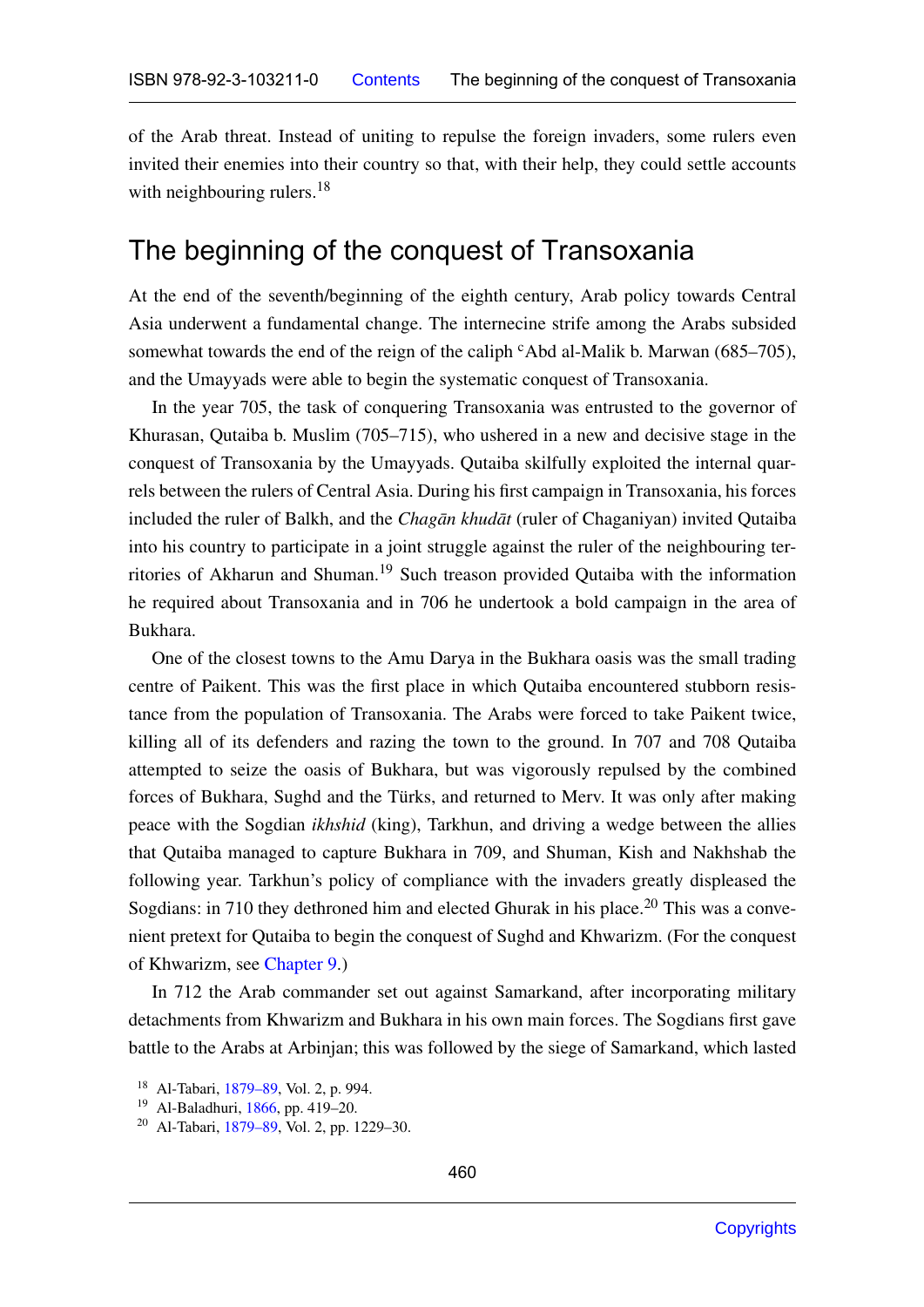a month. Although the rulers of Chach (Tashkent) and Ferghana sent a small detachment to assist the people of Samarkand, the Arabs managed to destroy the force before it arrived.<sup>21</sup> Exhausted by the month-long siege, the Sogdians had no option other than to surrender and to make peace on the worst possible terms. In 713 and 714, Qutaiba conducted two major campaigns against Chach and Ferghana<sup>22</sup> and almost reached the territory of Kashgar.

The following year, Sulaiman (715–717) succeeded to the caliphate. Qutaiba b. Muslim, aware of Sulaiman's hostility to him, moved with his family to Ferghana in order to break away from the caliphate. But the Arab troops, wearied by the continuous bloody wars which had lasted for a decade, would no longer obey Qutaiba, and he and his family were killed. For several years after his death, there were no more Arab conquests in Central Asia. With the exception of a raid on Kashgar and the conquest of Dihistan (on the shores of the Caspian Sea), the Arabs launched no major campaigns to extend their dominions during the period 715–720, concentrating instead on consolidating their hold on the regions they had already conquered.

From the first stages of the conquest, the nomadic Arab nobility had attempted to colonize the conquered areas of Transoxania. This policy was widely pursued by the Arabs, particularly under Qutaiba b. Muslim, who consolidated his military victories by settling Arabs among the population and through them conducting large-scale propaganda campaigns on behalf of Islam.<sup>23</sup>

# The struggle of the peoples of Central Asia against the Umayyads

In order to attract the people to Islam, the Arabs initially offered certain privileges to converts as well as applying methods of coercion. Those who accepted Islam, for example, were exempted from payment of the *jizya* (poll-tax). But when mass conversions began and tax receipts declined, the governor of Khurasan, al-Jarrah b. <sup>c</sup>Abdallah al-Hakami (717–719), decreed that only converts who accepted circumcision and were acquainted with the Qur<sup>c</sup>an would be exempted from payment of the *jizya*. This gave rise to the largescale anti-Umayyad movement of the Sogdians in the years 720–722.

There were two stages in this movement. During the first stage (720– 721), the Sogdians, with the aid of the Türks, destroyed the Samarkand garrison and expelled the Arabs from the town. All the attempts by the governor of Khurasan, Sa<sup>c</sup>id b. <sup>c</sup>Abd al-<sup>c</sup>Aziz b.

<sup>21</sup> Ibid., Vol. 2, pp. 1242–3.

<sup>22</sup> Ibid., Vol. 2, p. 1256.

<sup>23</sup> Narshakhi, 1897, p. 63.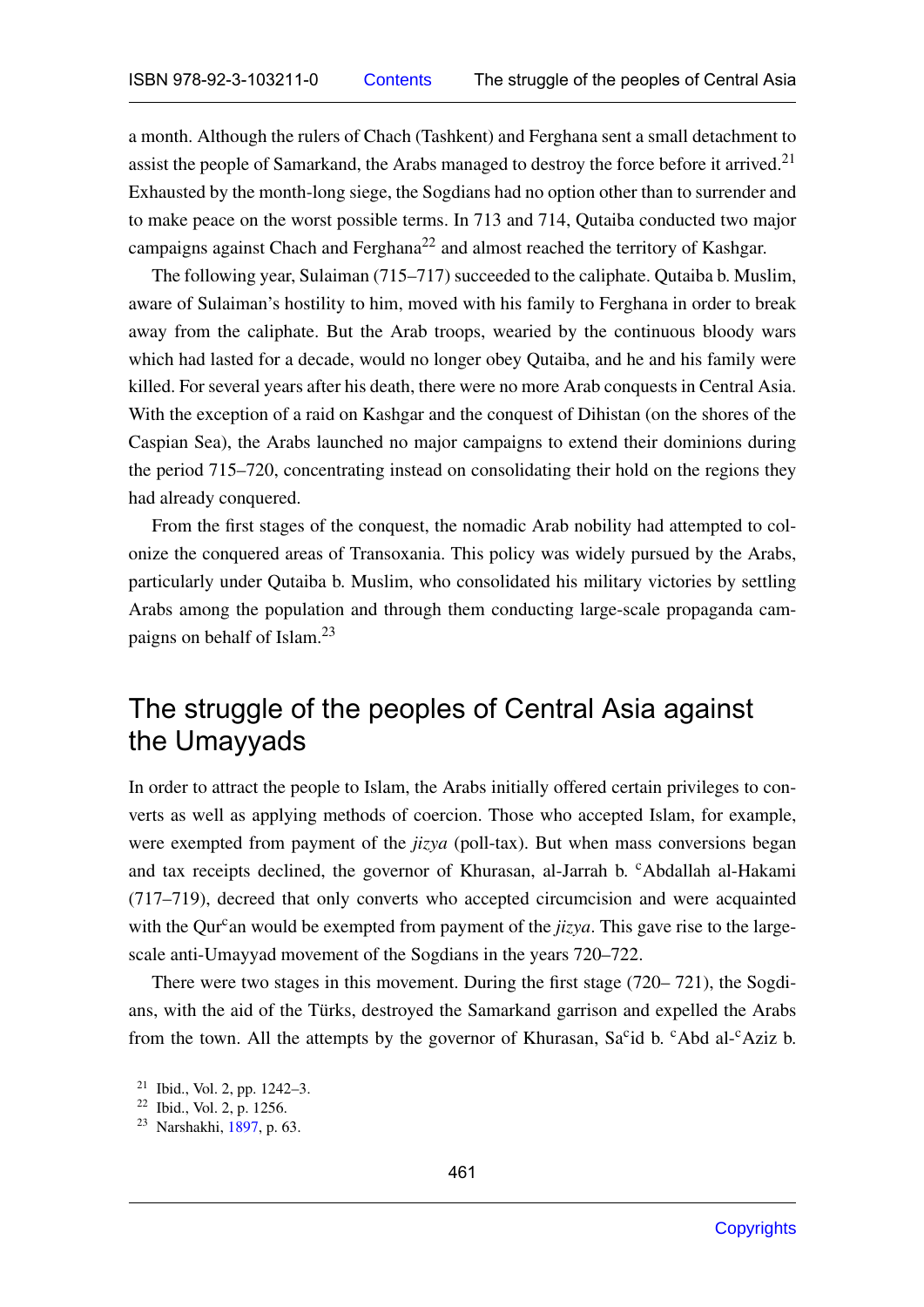al-Hakam (720–721), to restore Arab power in Samarkand proved unsuccessful. In the autumn of 721 he was replaced as governor by Sa<sup>c</sup>id b. <sup>c</sup>Amr al-Harashi.

On his arrival in Khurasan, al-Harashi organized a major punitive expedition against the Sogdians. However, their *ikhshid*, Ghurak, instead of leading the rising, tried to persuade his subjects to offer allegiance to al-Harashi.<sup>24</sup> For these reasons, the anti-Umayyad movement among the Sogdians then entered a second stage (721–722), moving from an active to a passive struggle. Realizing that their forces were inadequate, the Sogdian rebels left their homeland and moved to regions which offered greater protection from their foes. The rebels from the western part of Sughd, led by Karzanj, the ruler of Pai (presentday Katta-kurgan), set out for Ferghana, whose king, at-Tar, promised them protection and refuge. The rebels from the eastern part of Sughd, led by Divashtich, the ruler of Panjikent, travelled east to the upper reaches of the Zerafshan. But at-Tar proved perfidious; when the Sogdians arrived he held them in Khujand and secretly informed al-Harashi of their whereabouts.<sup>25</sup> The Arab governor swiftly dispatched a large detachment and dealt brutally with the Sogdian emigrants. He also killed over 3,000 farmers in the Khujand neighbourhood because of their solidarity with the Sogdians.<sup>26</sup>

After brutally annihilating the group led by Karzanj, al-Harashi rapidly dispatched a detachment against the Sogdians under Divashtich; they were occupying the fort of Abargar (now known as 'the castle on Mount Mug'), located on the left bank of the Zerafshan, some 120 km to the east of Panjikent.<sup>27</sup> At the approach of the Arabs, the Sogdians sortied and gave battle to the enemy at a distance of 6-7 km from the fort in a gorge near the village of Kum. The Arabs won and laid siege to the castle. Realizing that further resistance was useless, Divashtich gave himself up to the Arabs, who then seized and pillaged the fort. In the autumn of the same year (722), al-Harashi had Divashtich killed on the road from Kish to Arbinjan.<sup>28</sup> The defeat of this second group of rebels sealed the fate of the anti-Umayyad movement among the Sogdians in the years 720–722.<sup>29</sup>

Although the Arabs dealt harshly with the movement of 720–722 and reestablished their authority over Sughd, the people of Transoxania continued their resistance, this time with

<sup>28</sup> Al-Tabari, 1879–89, Vol. 2, p. 1447.

<sup>24</sup> Al-Tabari, 1879–89, Vol. 2, p. 1,439; Ibn al-Athir, 1851–76, Vol. 5, p. 78.

<sup>25</sup> Al-Tabari, 1879–89, Vol. 2, pp. 1440–2; Ibn al-Athir, 1851–76, Vol. 5, pp. 78–9.

<sup>26</sup> Al-Tabari, 1879–89, Vol. 2, pp. 1445–6; Ibn al-Athir, 1851–76, Vol. 5, p. 81.

<sup>&</sup>lt;sup>27</sup> In 1933 various artifacts, including over 80 manuscripts, were discovered in the ruins of the fort that had once stood on Mount Mug (see *Sogdiyskie documenty s gory Mug*, 1962, Vol. 1; 1962, Vol. 2; 1963, Vol. 3). The excavation of ancient Panjikent, whose last ruler was Divashtich, was begun in 1947 and is still under way. The ruins of this ancient town, which ceased to exist after being conquered by the Arabs, are located to the south-east of the modern town of the same name (Jalilov and Negmatov, 1969; Belenitskiy and Raspopova, 1971; Isakov, 1982).

<sup>&</sup>lt;sup>29</sup> For a detailed account of this movement, see Jalilov,  $1961$ , pp. 134-46.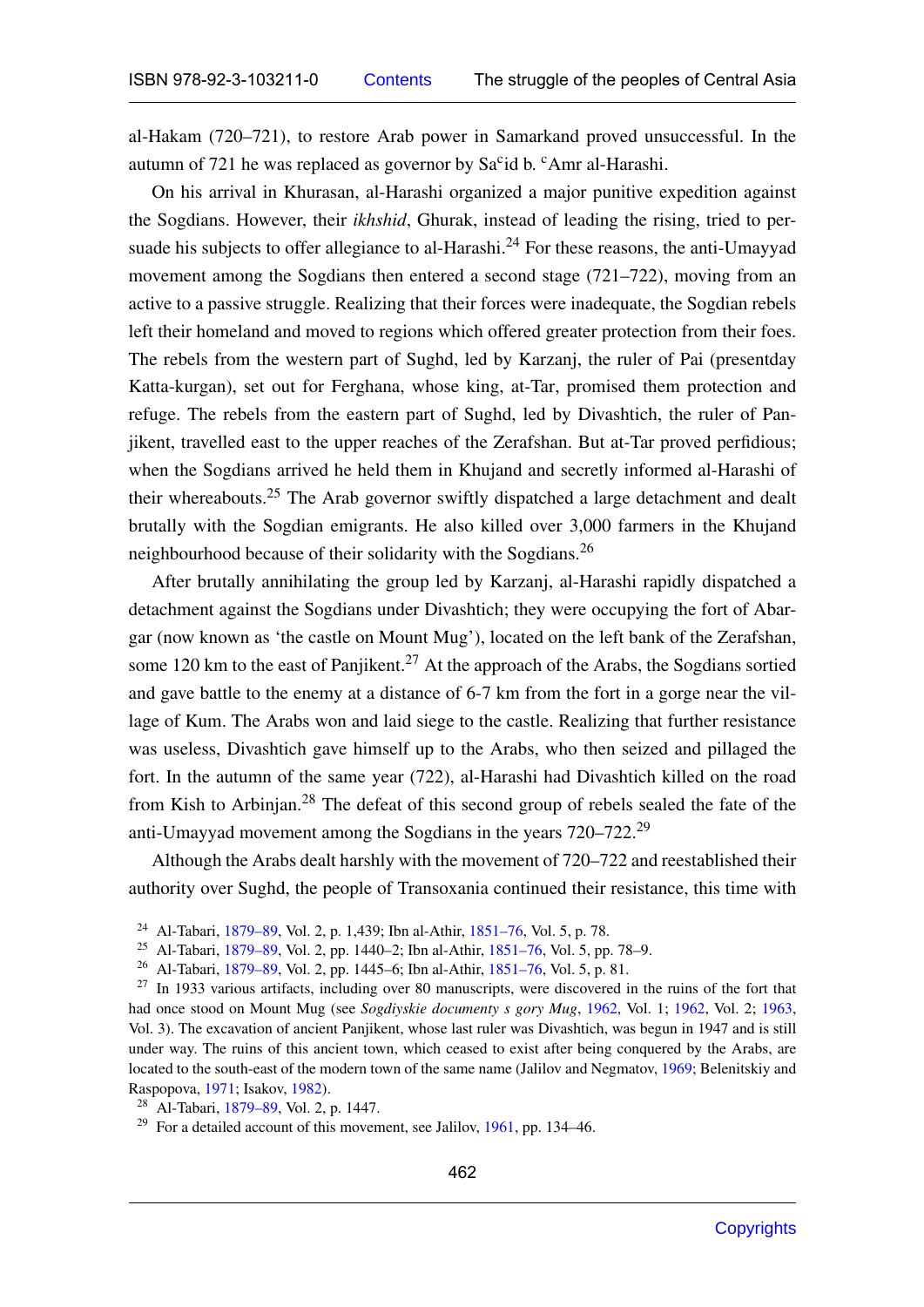the aid of the Türks. In 728, in an attempt to reduce popular discontent and consolidate Arab power in Transoxania, the governor of Khurasan, Ashras b. <sup>c</sup>Abdallah al-Sulami, decreed that anyone accepting Islam would be exempt from the *jizya*. So many people responded by becoming 'Muslims' that there was hardly anyone left to pay the *jizya*. But the abandoning of the tax conflicted with the interests of both the Arabs and the local élite. Al-Sulami therefore revoked his decision in the same year and again began to levy the *jizya* on all non-Muslims and on Muslims who had not yet been circumcized and were not familiar with the Qur<sup>c</sup>an. This led to a major rebellion which extended to almost the whole of Transoxania.

The oasis of Bukhara became the centre of the rising, attracting rebels from Sughd and the Türks, led by their *kaghan*. The Arabs were practically driven out of Transoxania by a broad popular rising in 728: only Samarkand and Dabusiyya remained in their hands, and that was due to the indecisiveness of the *ikhshid*, Ghurak.<sup>30</sup> Al-Sulami only managed to recapture Bukhara in the summer of 729, after several months of hard fighting. In the spring of 730 a new governor of Khurasan, Junaid b. <sup>c</sup>Abd al-Rahman al-Murri, arrived in Bukhara to assist al-Sulami. Their joint forces reached Samarkand with great difficulty and, after consolidating the garrison there, Junaid returned to Khurasan the same year.

From that time the Arab position became more difficult in Transoxania and also in Khurasan itself. In 733–734 there was a drought and famine broke out.<sup>31</sup> One cause of the famine in Khurasan was the Arabs' loss of the Zerafshan valley, which supplied them with large quantities of grain. In 734 an antigovernment movement led by Harith b. Suraij broke out in Khurasan among the Arabs themselves, but it was rapidly crushed by the new governor, Asad b. <sup>c</sup>Abdallah.

Taking advantage of the troubles and disturbances among the Arabs, the people of Transoxania intensified their struggle against the invaders in the years 736–737. In response, Asad b. <sup>c</sup>Abdallah transferred his capital from Merv to Balkh and in 737 led an expedition to Khuttal. Armed forces from Sughd and Chach and numbers of Türks arrived to support the population of Khuttal. The Türk *kaghan*, Sulu, emerged as their overall leader and the first blow was struck against the *Chagan khudat*, who had previously supported the Arabs.<sup>32</sup> Asad b.  $\textdegree$ Abdallah fled, leaving behind his baggage train containing the plunder from Khuttal. Sulu pursued Asad and on the left bank of the Amu Darya split his forces into small detachments, which then took to looting the countryside. On hearing this news, Asad, who was preparing to abandon Balkh for Merv, rapidly went over to the attack and won a

<sup>30</sup> *Istoriya Uzbekskoy SSR*, 1955, p. 147.

<sup>31</sup> Al-Tabari, 1879–89, Vol. 2, p. 1563.

<sup>32</sup> Ibid., pp. 1600–1.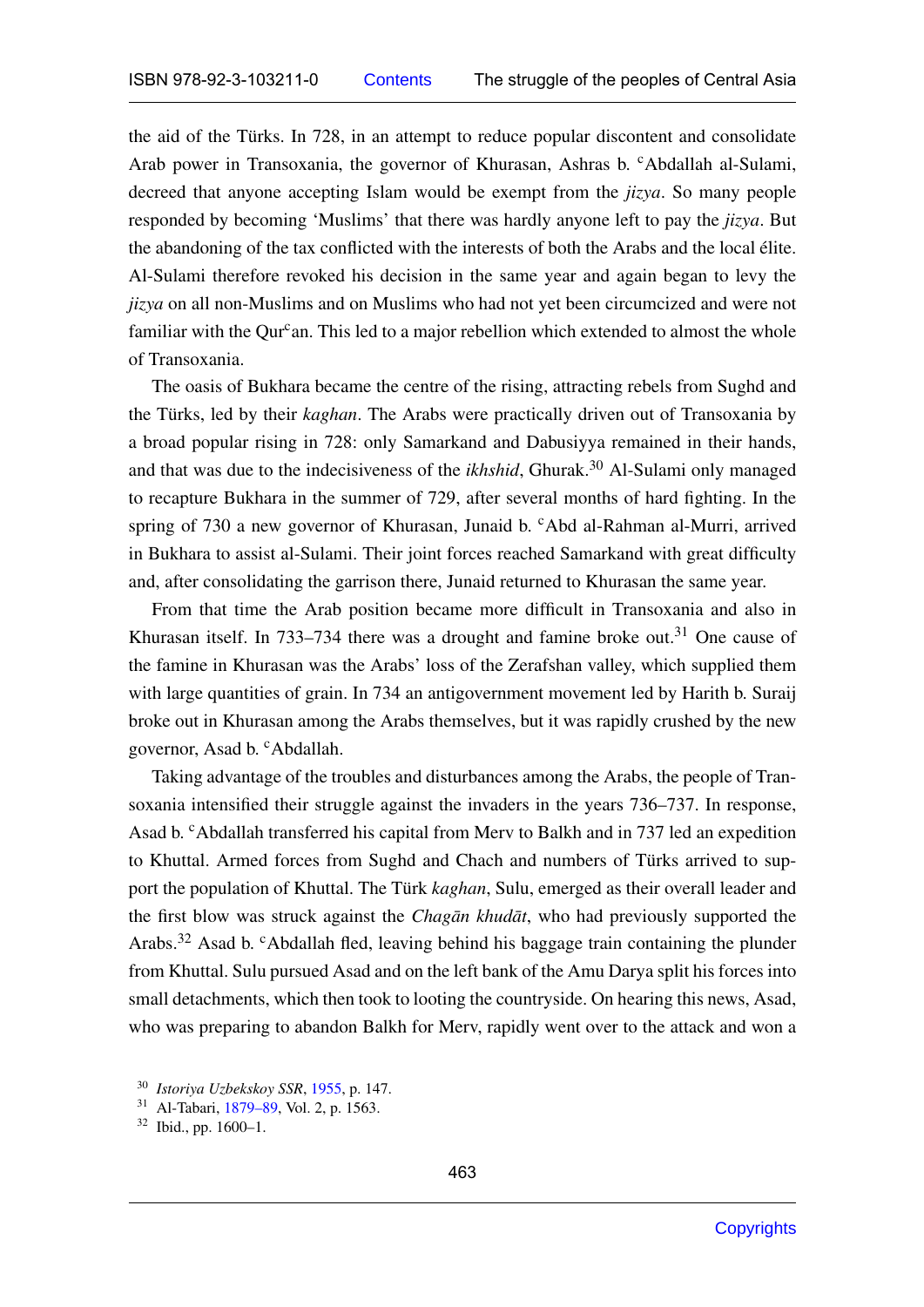resounding victory over the allies not far from Kharistan. With the subsequent appointment of Nasr b. Sayyar (738–748) as governor of Khurasan and the collapse of the anti-caliphate coalition, the Arabs succeeded in consolidating their position in Transoxania.

Having taken part in the Arab conquests in the time of Qutaiba b. Muslim, Nasr b. Sayyar knew Transoxania well and he realized that it would be impossible to subdue the country by military action alone. He therefore attempted to normalize relations with the local population by peaceful means. He introduced a fixed procedure for the levying of taxes and attempted to establish close relations with the local élite, even marrying the daughter of the *Bukhār khudāt*. Through several such measures, Nasr and his comrades managed to win influential groups of the local élite over to their side and began the process whereby the Arab aristocracy merged with the local élite. Nevertheless Nasr failed to restore order in Transoxania and discontent with Umayyad policies continued to grow, not only among the people of Transoxania and the other countries conquered by the Arabs but also among the Arab population itself.

The power of the Umayyads rested on the aristocratic élite and protected its interests alone; as a result, the broad masses of the Arab population were dissatisfied with Umayyad rule. This hostility was particularly strong in Khurasan and Transoxania. In those areas, not only the lower sections of the population (who had to meet obligations such as the *kharaj*, or land tax, and the *jizya*) but even the local aristocracy harboured resentment; although the aristocracy had established close relations with the conquering élite, they did not enjoy the same rights.

This general discontent was skilfully exploited by the <sup>c</sup>Abbasids (the descendants of <sup>c</sup>Abbas, the uncle of the Prophet Muhammad), who in the 740s secretly began to conduct a vigorous propaganda campaign against the Umayyads. At a crucial stage, the <sup>c</sup>Abbasids sent Abu Muslim, a man loyal to them, to Khurasan as leader of the movement. He enjoyed great success in Khurasan and Transoxania in 747–748: when the rebellion was raised, people flocked to join him under the black banners of the <sup>c</sup>Abbasids. Although Nasr b. Sayyar vainly attempted to rally the Arabs, his forces were destroyed and the rebels seized Merv and then the whole of Khurasan. Taking advantage of his success, Abu Muslim occupied Damascus, the seat of the caliphate, in the year 750. The power of the Umayyad caliphs collapsed, to be followed by a new Arab dynasty, the <sup>c</sup>Abbasids, with its first capital at Kufa (and, subsequently, its permanent capital at Baghdad). In the battle at the Talas river (751), the Arabs defeated the Chinese.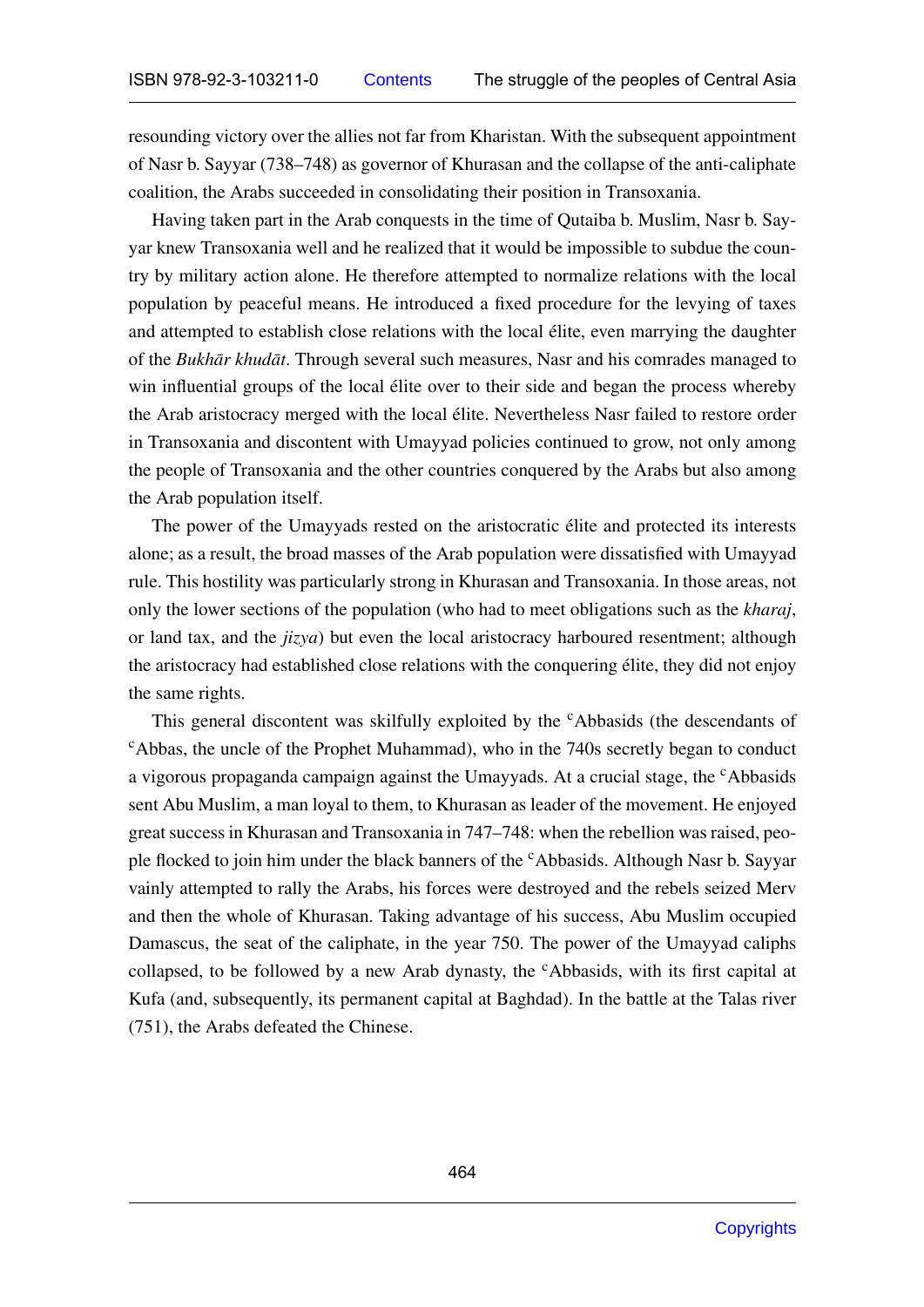# The struggle of the peoples of Central Asia against the <sup>c</sup>Abbasids and the local nobility

The fall of the Umayyads and the rise to power of the <sup>c</sup>Abbasids did little to alter the wretched conditions of the mass of the population. Like their predecessors, the  $c$ Abbasids were jealous defenders of Arab dominion over other conquered countries. Not one of the promises made to the people by the <sup>c</sup>Abbasids and the leader of the movement, Abu Muslim (appointed governor of Khurasan after the victory over the Umayyads), was fulfilled. The people still laboured under a host of burdensome obligations, provoking popular risings from the earliest years of <sup>c</sup>Abbasid rule.

In 750 a rebellion erupted in Bukhara, directed not only against the <sup>c</sup>Abbasids but also against the local aristocracy which had sided with them. The rising was led by Sharik b. Shaikh, who encouraged his followers by saying that they had not fought the Umayyads merely in order to submit to the  $c$ Abbasids. Abu Muslim dispatched a force of 10,000 against them, led by Ziyad b. Salih, but in the 37 days' fighting in Bukhara that ensued, the rebels were victorious in every battle.<sup>33</sup> The *Bukhār khudāt*, Qutaiba, then came to the aid of Ziyad b. Salih with a force of 10,000. With the help of these soldiers (together with the fact that the rebels were suffering from a severe shortage of food), Ziyad seized the town and dealt harshly with its population. Sharik b. Shaikh was killed in one of the battles. There was a similar rising in Samarkand, which was also brutally suppressed by the same Ziyad b. Salih. Although Abu Muslim fought the rebels and jealously defended <sup>c</sup>Abbasid power in Khurasan and Transoxania, the <sup>c</sup>Abbasid rulers did not trust him and they had him murdered in 755.

The murder of Abu Muslim gave rise to a number of rebellions against the <sup>c</sup>Abbasids. Although Abu Muslim had not been a true popular leader, the people saw in him the man who had freed them from the Umayyad yoke and had promised to improve their lot. In 755 a rebellion broke out in Nishapur which spread to almost the whole of Khurasan and Tabaristan: it was led by Sumbad, who declared himself a follower of Abu Muslim. Although this rising too was brutally repressed by the  $c$ Abbasids, it provided a powerful stimulus for a larger-scale rebellion which broke out in the territory of Transoxania during the 770s and was this time headed by a genuine popular leader, Hashim b. Hakim, known by the nickname al-Muqanna<sup>c</sup>.

Al-Muqanna<sup>c</sup> was born in one of the villages of Merv. In the years of the anti-Umayyad campaigns of the <sup>c</sup>Abbasids, he had been one of Abu Muslim's military commanders. In 776, aware that the people of Transoxania were hostile to the policies of the  $\epsilon$ Abbasids,

<sup>33</sup> Narshakhi, 1897, p. 82.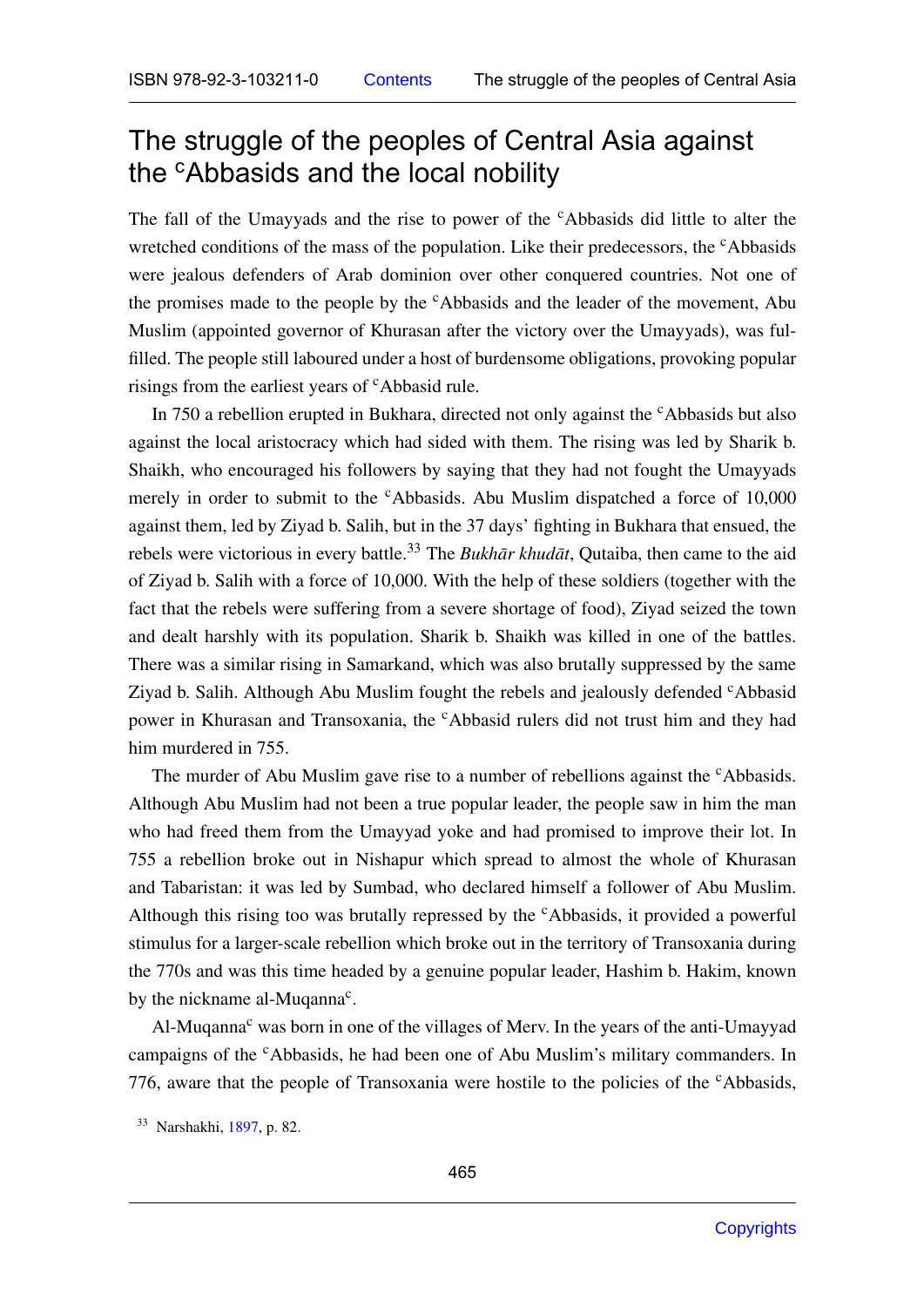al-Muqanna<sup>c</sup> dispatched his emissaries to call the people to rise in open revolt against the foreign yoke and the inequality of their property status. A number of towns and villages in the Zerafshan valley and the Kashka Darya immediately announced their readiness to support al-Muqanna<sup>c</sup>, the inhabitants of 60 villages rallying to him on a single day.<sup>34</sup> Convinced that the number of his supporters in Transoxania was growing quickly, al-Muqanna<sup>c</sup> travelled to Kish with 36 followers. By the time he arrived, the Kashka Darya valley and the villages around Bukhara were already in the hands of his followers, 'the people in white clothes' (al-Muqanna<sup>c</sup>'s followers were distinguished by their white clothes and banners, whereas the <sup>c</sup>Abbasid colour was black).

The caliph, al-Mahdi (775–785), sent a large force under Jibra'il b. Yahya to crush the rising. On arrival in Bukhara, Jibra'il, along with the ruler, Hussain b. Mu<sup>c</sup>az, attacked the village of Narshakh (a rebel strongpoint in the Bukhara area) and took it after a fourmonth siege. Jibra'il killed two of the rebel leaders, Hakim b. Ahmad and his comradein-arms, Khashvi. A new battle flared up by the walls of the settlement, but the superior Muslim forces once again emerged victorious over the defenders of Narshakh. Another rebel, Hakim Baga, was killed during this battle. The rebels' greatest success came in 777, when they controlled the entire Zerafshan valley (above the oasis of Bukhara), almost all the Kashka Darya valley and an area further south near Termez. After the fall of Narshakh, Sughd became the centre of the rebellion. The Sogdian rebels and the Türks fought Jibra'il b. Yahya at Samarkand and dealt him a series of crushing blows. In 778 a new governor of Khurasan, Mu<sup>c</sup>az b. Muslim, advanced against the rebels with a larger force.

After the fall of Samarkand, the main forces of 'the people in white clothes' began to assemble at Kish, in the mountain fortress of Sanam, where al-Muqanna<sup>c</sup> was based. The above-mentioned Sa<sup>c</sup>id b. <sup>c</sup>Amr al-Harashi set out to take the fortress and crush the rising in the Kashka Darya valley.<sup>35</sup> The third and decisive stage in the rebellion now began. The defenders of the fortress put up a stubborn resistance and al-Harashi managed to seize it only after a siege in the summer of 780. All the defenders of the fortress found alive were put to death, while al-Muqanna<sup>c</sup>, not wanting to surrender to his enemies, committed suicide.<sup>36</sup>

In spite of its defeat, the rising of 'the people in white clothes' was of great significance in the history of Central Asia, as it shattered the foundations of the dominion of the Arab caliphate in Transoxania. The rebellion was directed not only against the foreign invaders but also against local oppressors. Its main motive force was provided by the ordinary

<sup>34</sup> Al-Tabari, 1879–89, Vol. 2, p. 1952.

<sup>35</sup> Al-Tabari, 1879–89, Vol. 3, p. 484.

<sup>&</sup>lt;sup>36</sup> For details of al-Muqannac's movement, see Aini, 1944; Bolshakov, 1976; Kadyrova, 1965; Sadighi, 1938; Yakubovskiy, 1948.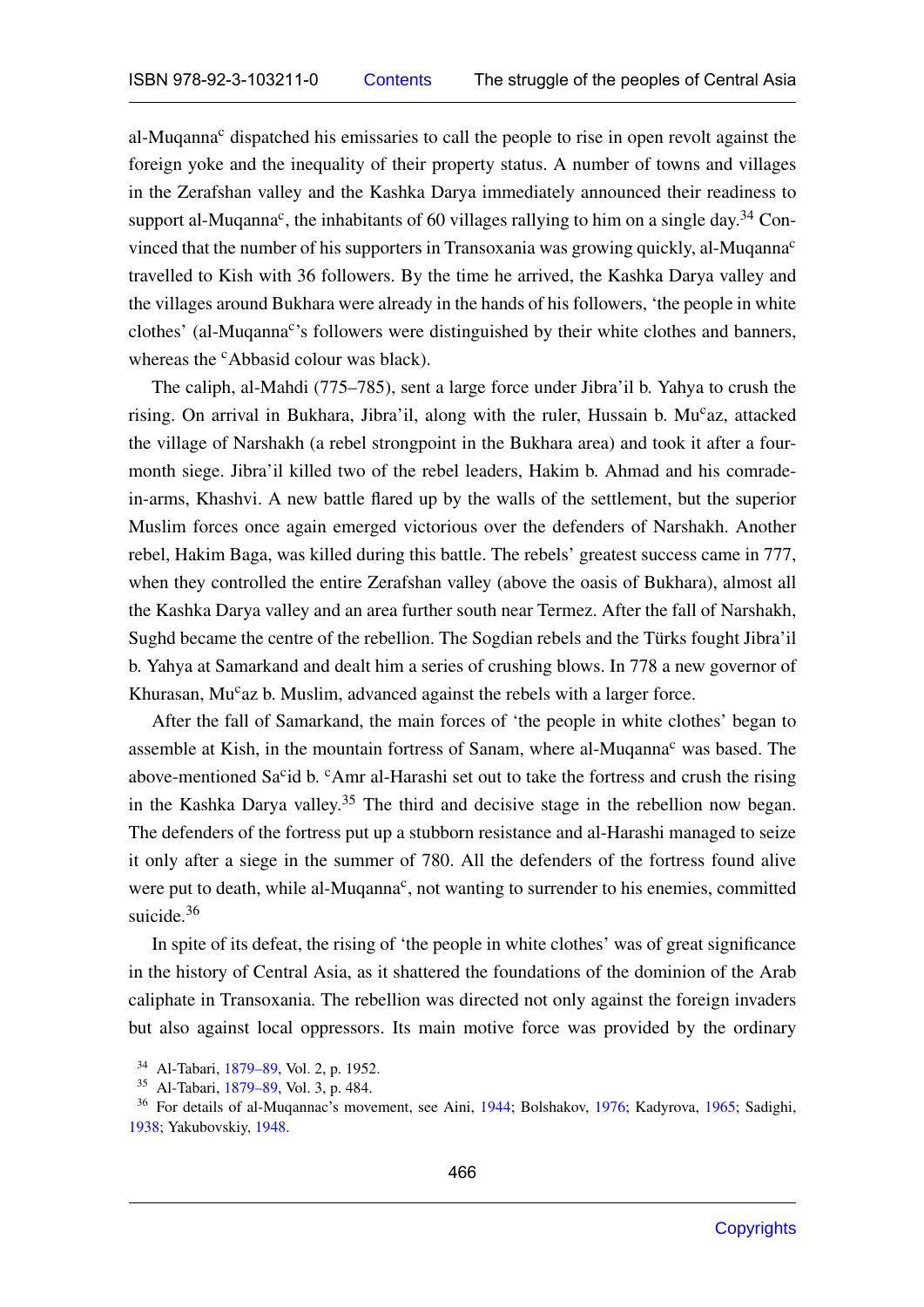people, above all the peasantry. <sup>37</sup> Although the rising was suppressed, al-Muqanna<sup>c</sup>'s ideas survived for a long time: 'the people in white clothes' were active until the twelfth century, organizing outbreaks of rebellion in various parts of Central Asia.

In 806 a major new uprising broke out in Sughd, led by Rafi<sup>c</sup> b. Laith. In ideological terms it was the continuation of the rising by 'the people in white clothes' and it was to have repercussions in Nasaf, Chach, Ferghana, Khujand, Ustrushana, Bukhara and several other areas of Central Asia. Because of the treachery of Rafi<sup>c</sup> b. Laith, the caliphate managed to put down this rising in  $810<sup>38</sup>$  Nevertheless the peoples of Central Asia did not give up the struggle until they had thrown off the rule of the <sup>c</sup>Abbasids and set up their own independent state, which was finally established under the Samanids.

The Arab conquest, like all other conquests, was responsible for many deaths and destroyed urban life. As a result of military action and fierce battles, the irrigation systems, which were left unattended, fell into ruin and became blocked, while beautiful works of calligraphy, architecture and art were destroyed. Islam replaced the former local beliefs and cults as the official religion of Transoxania. The population paid the *kharaj*, the *jizya* and other taxes to the Arabs and carried out various types of forced labour. Naturally, this impeded the further development of productive forces and of culture for a considerable period. At the same time, the Arab conquest brought large parts of the East into contact with each other, enabling them to develop economic and cultural exchanges, and this paved the way for the subsequent development of the culture of the peoples of Central Asia under different conditions and an absolutely new religious ideology, which influenced and determined private, public and state life.<sup>39</sup>

<sup>37</sup> Gafurov, 1972, p. 331.

<sup>38</sup> For details of this rising, see Kadyrova, 1965, pp. 139 et seq.

<sup>39</sup> Gibb, 1923; Jalilov, 1961; Kolesnikov, 1982.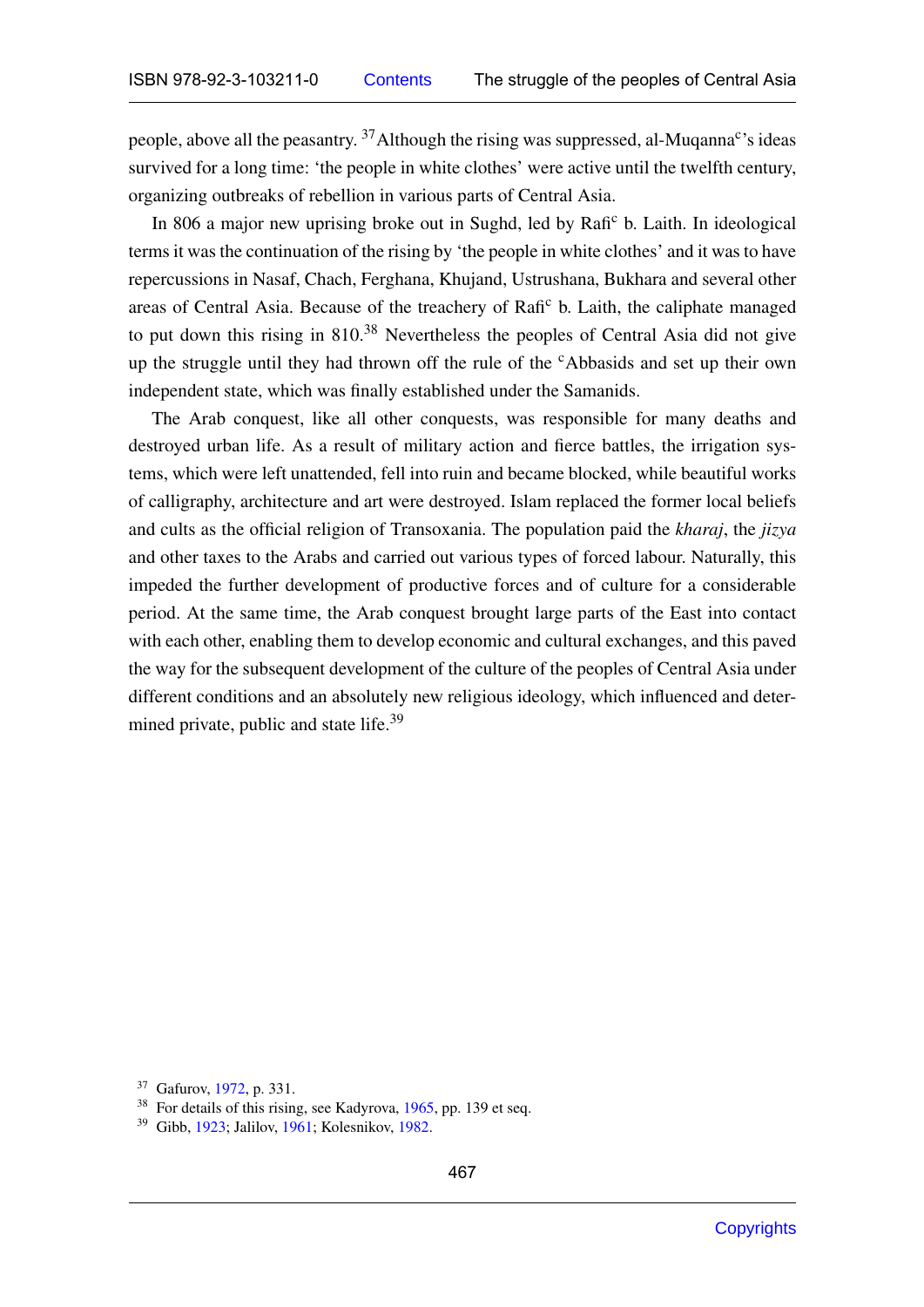#### Part Three

# SOCIAL AND POLITICAL CONSEQUENCES OF THE ARAB CONQUEST

(*A. I. Kolesnikov*)

The Arab conquest of the Sasanian Empire, except for its extreme northern and eastern provinces, was completed in the middle of the seventh century. Although pockets of resistance were still encountered, politically the whole of Mesopotamia and the Iranian uplands fell to the Eastern caliphate, which was ruled by the caliph's governors in Basra and Kufa.<sup>40</sup>

#### Reasons for the fall of the Sasanian Empire

Among the factors that hastened the fall of Sasanian Iran, the most important were: the reverses suffered in the protracted war with Byzantium (604–628); five years of civil war in Iran; and the economic collapse within the Sasanian Empire. Nevertheless, the military aspect of the conquest should not be overlooked. In military terms the Arabs proved formidable opponents; they were masters of weaponry, tactics and military strategy. In the great battles of the period of conquest, the Sasanian and Arab forces were practically on a par.<sup>41</sup>

The great ethnic and religious diversity within the population contributed to the Arab success in Mesopotamia. The area had been settled by Arabs, Syrians and Jews (professing Christianity and Judaism) who were persecuted by the official Zoroastrian Church. By no means all of them welcomed the Muslim forces, although if conditions were favourable they were willing to collaborate.

A major factor in the Arab victory was the founding of garrison towns, which acted as springboards for the eastward military expansion of Islam. Basra and Kufa became the

<sup>&</sup>lt;sup>40</sup> Most of the information about events in Iran at the time of the conquest is taken from a monograph on this period by Kolesnikov, 1982.

<sup>41</sup> Al-Tabari, 1879–89, Vol. 1, pp. 2265–6.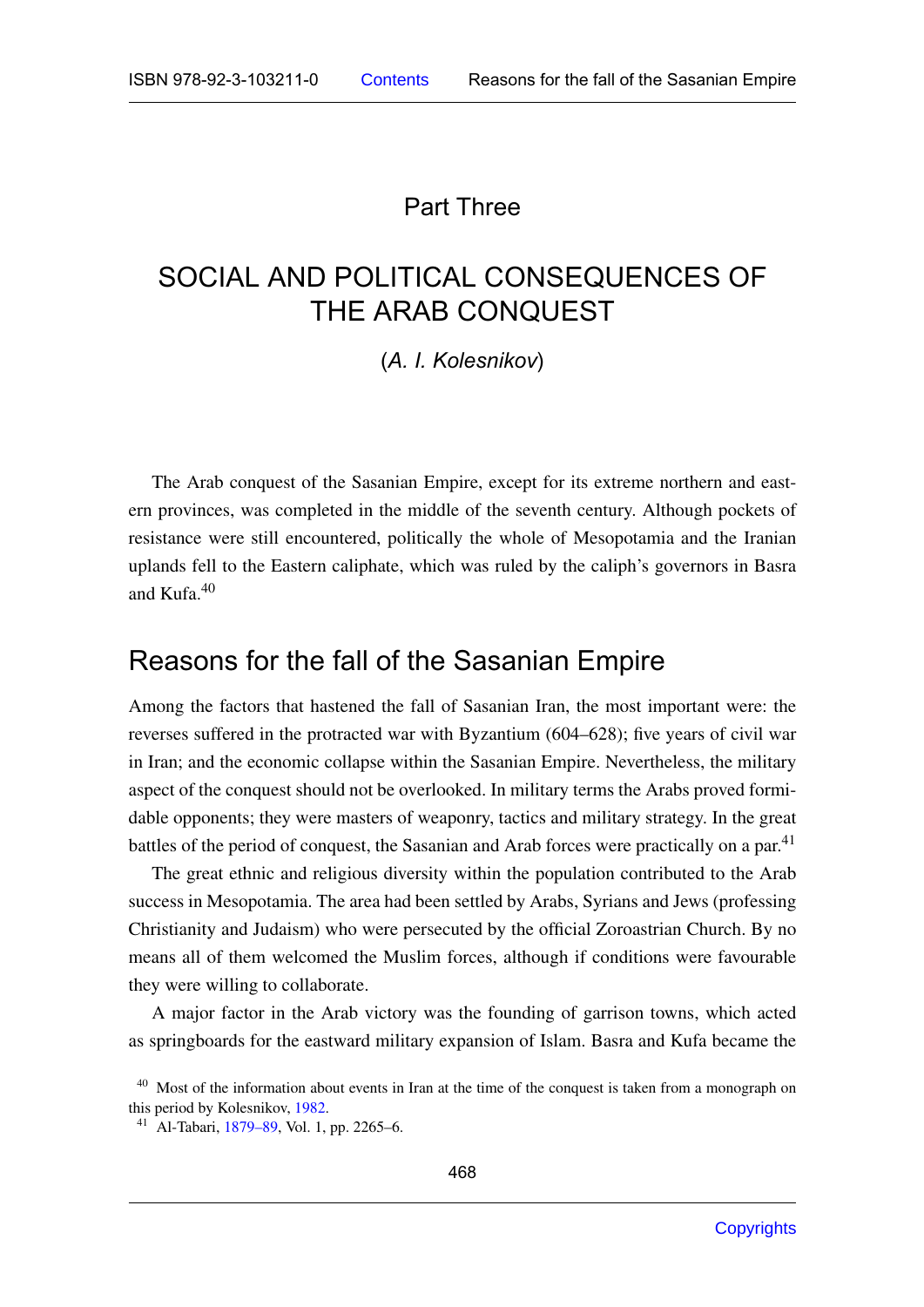residences of the caliph's governors, who ruled the eastern part of the caliphate. They appointed Arab military leaders as their provincial deputies.

# Relations between Muslims and non-Muslims in the first century A.H.

Relations between the Muslims and the subject population of the Sasanian Empire were regulated by peace treaties that established the parties' mutual obligations. The conquered were obliged to pay an indemnity and/or the *jizya* (poll-tax), as well as other dues. If the conditions of the agreement were respected, the victors guaranteed their subjects security of person and of property, defence from external enemies and the right to practise their various religions and follow their own way of life.

The conditions of the treaty for non-Muslims and the scale of the indemnity levied on them partly depended on the way in which the territory had been subjugated – whether 'by force of arms' *(anwatan)* or 'by peaceful means' *sulhan)* – and on the resources of the population. In the historical tradition of early Islam (the works of al-Baladhuri, al-Tabari, al-Kufi and others) and in the legal works written between the eighth and the tenth century, the term *anwatan* is always opposed to *sulhan*. The former means either that the local population did not accept the terms of the treaty proposed by the Arabs, or that the Arabs did not accept the conditions of their adversary, so that the matter was decided by force. If an area was subjugated 'by force of arms', part of the population was put to death or enslaved; those who escaped such a fate were constrained to pay heavy taxes, or were forced to emigrate, or had to conclude an agreement with the victors at great disadvantage to themselves. Subjugation 'by peaceful means' did not exclude military action, as long as it ended with the signing of a peace treaty by both sides.

Treaties on Iranian territory in the years of conquest were signed on the Arab side by the military commander, and on behalf of the local population by the governor of the town, district or province; in areas with a Christian population, treaties were signed by the bishop or the elders of the town. One copy of the treaty was retained by the Arabs and the other by the local governor.

People of 'other religions' who signed a treaty with the Muslims became *dhimmis* (*ahl al-dhimma*), or people who enjoyed the protection of the Muslim community. Although Zoroastrians, Christians and Jews were not always accorded the same treatment, the conditions of the treaties did not vary greatly according to the religion of the subjugated group. Whereas the surviving texts of treaties contain no indication of the period of validity, historical sources show that it was determined by the extent to which the parties observed the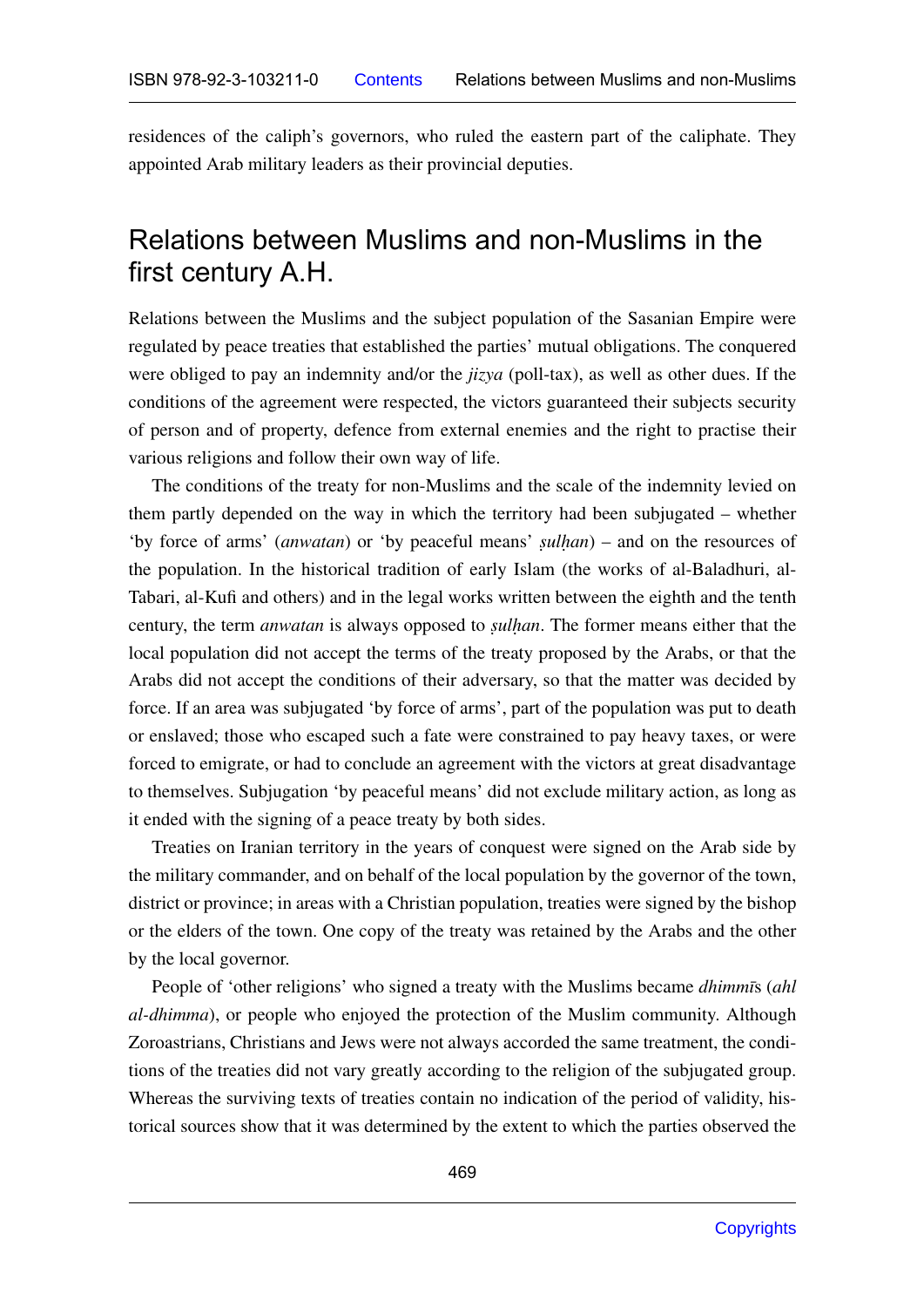treaty's provisions. The treaties were valid either until 'the Day of Judgment' (in practical terms, until a change was deemed necessary) or until they were violated by one side and abrogated by the other.

The lands of those who had been subjugated 'by peaceful means' and who had signed a treaty with the Muslims were retained by their former owners. The amount of land tax payable, which depended on the conditions of the treaty and on tradition, was often set at the level determined by the reforms of the Sasanian *shahanshah* Khusrau I (531–578), but could be lower or higher. The high rate of taxation provoked several local uprisings against the conquerors.

#### First steps towards Islamization

As the military expansion of Islam continued eastwards, the ranks of the Muslim armies were increased by *mawalī* (pl. of *mawla*, new converts to Islam from Zoroastrianism and other religions). In the early period, conversion to Islam tended to mean recruitment into the conquering army rather than an acceptance of the new religion. Most of the Muslim sources mention examples of active collaboration with the Arab armies by part of the Zoroastrian and Christian communities.

At the battle of al-Qadisiyya in 636 (see above), the Arab armies were joined by the local nobility and local Arabs, 'allies' from Babylonia; there was also a detachment of Dailamites who had accepted Islam. Some Iranian soldiers taken captive at al-Qadisiyya also embraced Islam and supported the Arabs. Historical sources contain a list of the *dihquans* of small districts of Babylonia who accepted Islam under the caliph  $\textdegree$ Umar (634–644). There were instances of collaboration with the Arabs even before the storming of Ctesiphon, when some of the inhabitants of the Sasanian capital showed the Arab leader where to ford the River Tigris. At the siege of Shushtar in Khuzistan, no fewer than 100 Iranian Muslim horsemen – an entire military unit – fought on the Arab side. $42$ 

Towards the end of the period of conquest, there were substantial numbers of *mawali* of Iranian descent in the Muslim armies: the 5,000-strong army of Ahnaf b. Qais, which fought on the north-eastern frontiers of the former Sasanian Empire, for example, included 1,000 Persian Muslims,  $43$  and the local contingent in the army of Outaiba b. Muslim, the conqueror of Middle Asia, accounted for at least a sixth of the entire force.<sup>44</sup>

Although the Muslim administration hardly ever resorted to forcible Islamization of the non-Arab population, the number of *mawalī* in Iran rose steadily. Some of the Iranian

<sup>42</sup> Al-Tabari, 1879–89, Vol. 1, pp. 2562–3.

<sup>43</sup> Al-Baladhuri, 1866, p. 407.

<sup>44</sup> Gibb, 1923, p. 40.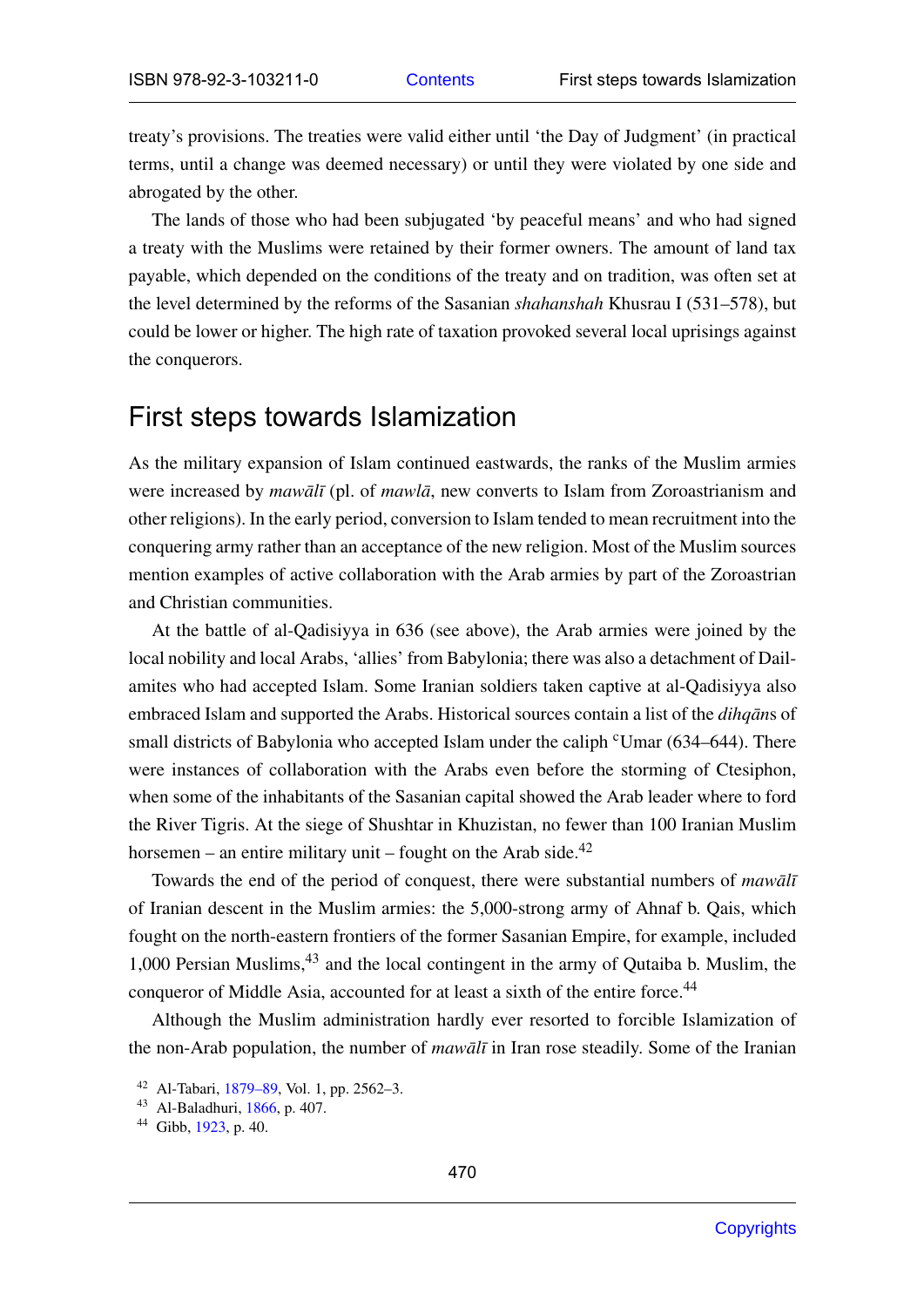nobles were attracted to Islam as a means of avoiding the *jizya* that placed them on the level of the ordinary tax-payer. Professional soldiers who took up the new religion hoped to become rich on the spoils of war. For enslaved prisoners of war, conversion to Islam meant an opportunity to regain their freedom.

The acceptance of Islam conferred certain privileges on converts, and in theory it gave them equal rights with Muslim Arabs. This was encapsulated in the formula 'rights and obligations in equal measure'. The military nobles who accepted Islam received sums of money or wages from the caliph's coffers; they had the right to choose where they wished to live and held important posts in the caliphate. Iranian Muslim neophytes in the Arab army received their share of booty and land. An additional stimulus to the process of Islamization in Iran was the practice of returning lands taken 'by force of arms' on condition that the land-owner accepted Islam.

The Islamization of Iran during the conquest and in the years following the final collapse of the Sasanian Empire was nevertheless a very slow process and most of the population remained faithful to their old religion and customs. Changes in the ruling ideology had a more appreciable effect in the financial and clerical sectors.

### Iranian regional administration in the conquered territories

Many of the nobles in the conquered regions retained their privileges not by accepting Islam, but by acknowledging their political dependence on the Muslim state and paying taxes to the conquerors. Where these conditions were satisfied, the Arab governors allowed the loyal local nobility to retain their lands and did not interfere in their internal affairs. One example is the Arabs' treatment of the Median governor Dinar, of the family of Karen, whose principal duty was to collect taxes for the Arabs from the subject territories. The same task was carried out by the *marzban* of Azerbaijan and a number of other representatives of the Iranian administration who retained their former posts: Mahak in Istakhr, Kasmud or Kashmur in Herat and Pushang, Mahoe in Sarakhs, Bahiyeh in Nisa and Abivard, Dadoeh in Faryab and Taliqan, and Guraz in Balkh.<sup>45</sup>

The written sources reveal that the local administrations enjoyed a considerable degree of autonomy. The farther a province was from Basra or Kufa, the seats of the caliph's governors, the greater its independence. The local nobility occasionally rebelled against Arab

<sup>45</sup> Al-Kufi, 1969, Vol. 2, pp. 102, 104, 107.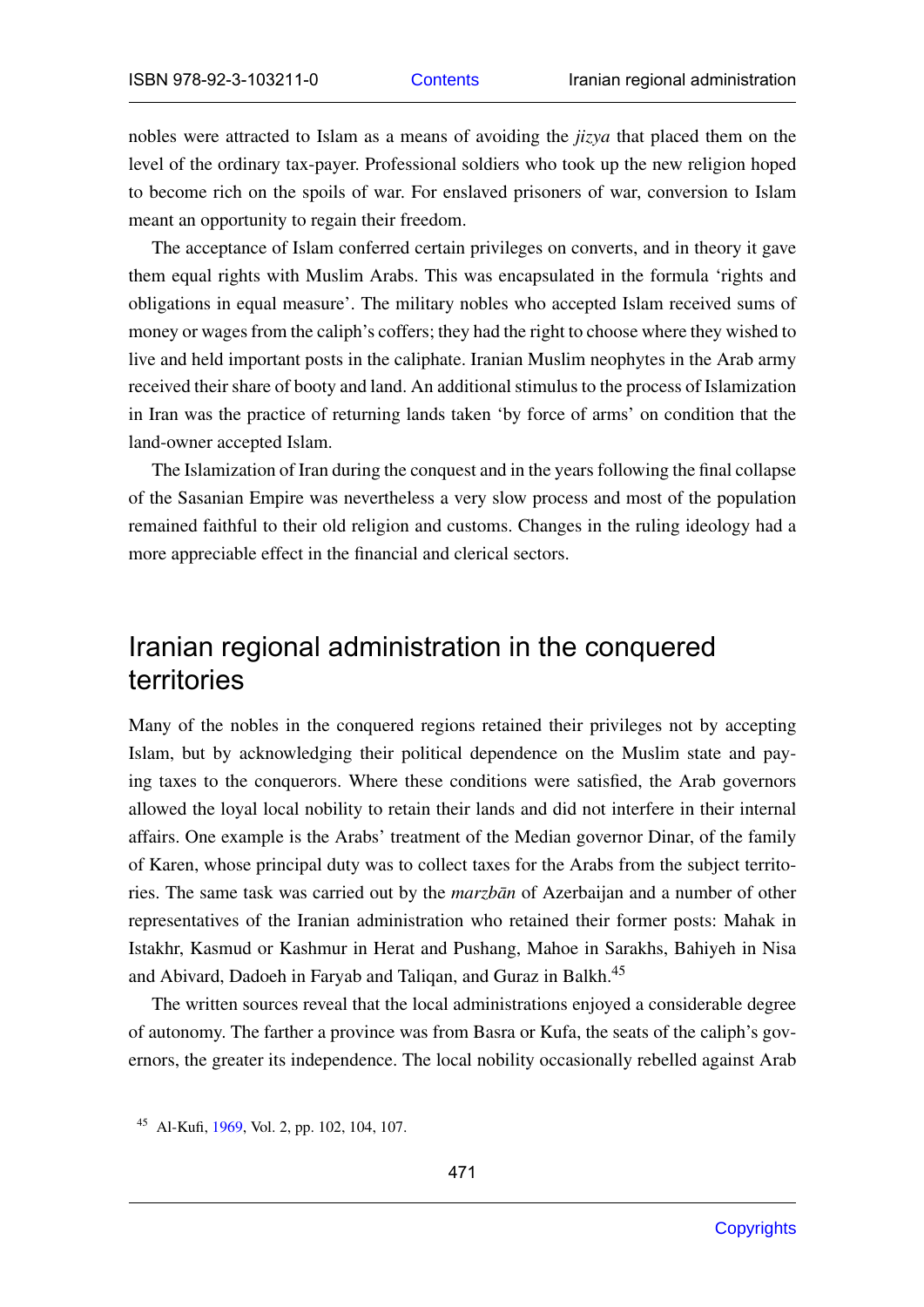domination – one such revolt was led by Khurrazad, a noble from Khuzistan, who refused to acknowledge the sovereignty of the caliph  $c$ Abd al-Malik b. Marwan (685–705).<sup>46</sup>

From the beginning of the reign of the Umayyads (in 661) until the end of the seventh century, Iranian mints issued what are known as Arab-Sasanian drachms. They are distinguished from purely Sasanian coinage by the presence of an Arabic religious inscription on the obverse, and by the fact that the name of the Arab governor or the caliph replaces that of the *shahanshah*. Most of these Arab-Sasanian coins were dated according to the Islamic calendar.

Until the end of the seventh century and the beginning of the eighth – a period marked by the standardization of coinage in the caliphate – it was the local Iranian governors who issued this coinage. Evidence of this is found in the Iranian proper names on various issues of drachms minted in central Iran and in Balkh: Baffarnag in Kerman from the years 62–71 A.H.; Bundad in Ardashir-Khvarreh in 66 and 73; Farrukhzad in Ardashir-Khvarreh in 76 and in Bishapur in 79; Yuvan in Istakhr in 70; and Izdanbud or Gavbud in Balkh in 77. The reform of the caliph <sup>c</sup>Abd al-Malik at the end of the seventh century and the beginning of the eighth accomplished the transition to purely Muslim dirhams, and Arabic became the official language of the administration.<sup>47</sup>

The fact that the names of Iranian governors continued to appear on coins for 30 years after the official date of the Arab conquest of Iran is explained by the growing political unrest within the caliphate, which increased the power of the local administrations. In this unstable situation, both the Umayyads and their opponents sought recognition of their right to supreme power and needed the support of local nobles, who were responsible for the mints. The name of Bundad appears first on the drachms of <sup>c</sup>Abdallah b. al-Zubair, the enemy of the Umayyads, and after his death, on the drachms of the caliph  $c$ Abd al-Malik.

### Tabaristan and Dailam

Before the Arab conquest, the southern Caspian provinces (Gilan, Dailam and Tabaristan) were vassals of the Sasanians. At the time of the conquest, Tabaristan embraced all the territory around the southern Caspian. The first Arab incursions into this almost inaccessible region date from the 640s. Until the mideighth century, however, all the Muslims' attempts to establish themselves there met with fierce resistance from the local population. The Tabaristan campaign under the caliph Mu<sup>c</sup>awiya I (661–680) ended in the rout and almost complete annihilation of the Muslim expeditionary force. The Arabs' later attempt

<sup>46</sup> Al-Baladhuri, 1866, p. 383.

<sup>47</sup> Gaube, 1973, pp. 2–7.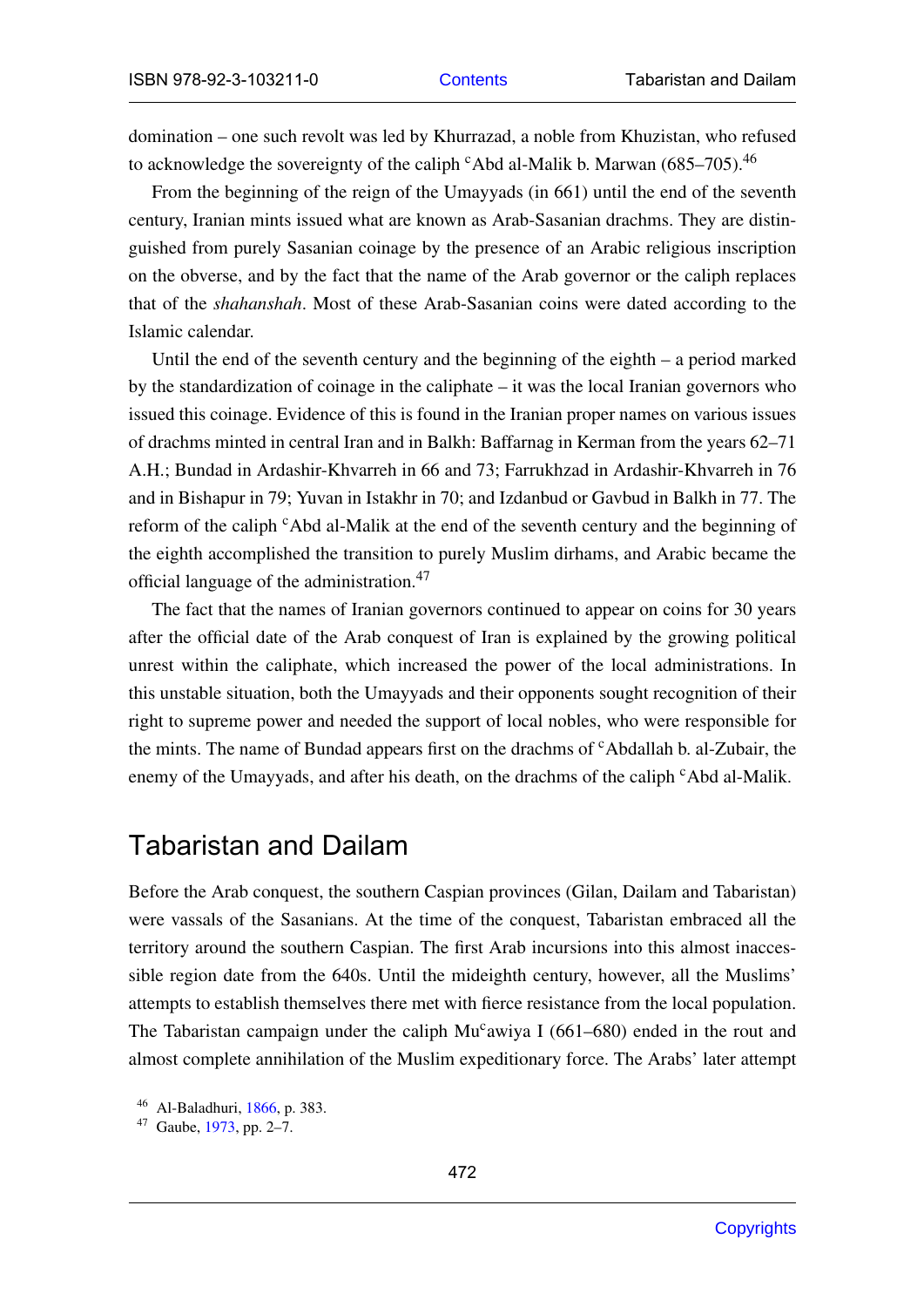at taking the province in 716 compelled the *ispahbad* (local governor) to sign a peace treaty involving the annual payment of a sum of dirhams as well as a tribute of goods and troops. Power, however, remained in the hands of the *ispahbad*s and Tabaristan subsequently refused to pay the tribute. Around 760 Tabaristan was conquered by the Muslims, as was the mountainous land of Dailam. The *ispahbad* Khurshid was replaced by governors appointed by the <sup>c</sup>Abbasids. Under the caliph al-Ma'mun (813–833), the Arabs, with the assistance of a Tabaristan military leader, took control of the mountainous land of Sharvin. A revolt there in 838 was put down. Tabaristan was finally subjugated in the middle of the ninth century, when the *ispahbad* Karen, son of Shahriyar, accepted Islam.<sup>48</sup>

### Zabul, Kabul, Gandhara and Ghur

Arab military action against Zabulistan and other principalities in what is now Afghanistan commenced during the conquest of Seistan. Operating from Seistan, which served as a forward base for their eastern campaigns, the Arabs managed for a time to gain control of Zabul, to the north-east of Seistan; but as soon as the army returned to Zarang (the administrative centre of Seistan), the population ceased to obey their conquerors. Under the caliph Mu<sup>c</sup>awiya, the military commander <sup>c</sup>Abd al-Rahman b. Samura restored the power of the Arab governor in Seistan and moved east, taking Zabul once again and gaining Rukhkhaj; he reached Kabul, whose ruler was obliged to pay tribute to the Arabs. This state of affairs did not last long, for the king of Kabul soon drove the Arabs from his lands. Another Arab expedition against Kabul in 697–698 was repulsed.

A century later, the Muslims successfully invaded Zabul (in 795) and went on to Kabul. In the subsequent eastern campaign, under the caliph al-Ma'mun, the ruler of Kabul was captured and he then converted to Islam. The Arabs succeeded in gaining a firm hold of the region only in 870, when the founder of the Seistan dynasty of the Saffarids invaded Kabul through Balkh and Bamiyan.<sup>49</sup>

Until the second half of the ninth century the main obstacle encountered by Arab forces in the east was Rukhkhaj, whose rulers (called by the title *zunb¯ıl*) waged protracted wars against the army of the Arab governor of Seistan. The tide of these wars waxed and waned, and the Arabs more than once lost all their territorial gains to the east of Bust; but during periods when anti-Arab resistance weakened, the local population temporarily accepted vassalage to the caliphate, paying tribute to the governor. The rise of the powerful Saffarid state put an end to the Zunbil dynasty and their power.<sup>50</sup>

<sup>48</sup> Walker, 1941, pp. lxix–lxxx.

<sup>49</sup> Bosworth, 1974, p. 356.

<sup>50</sup> Bosworth, 1976, p. 559.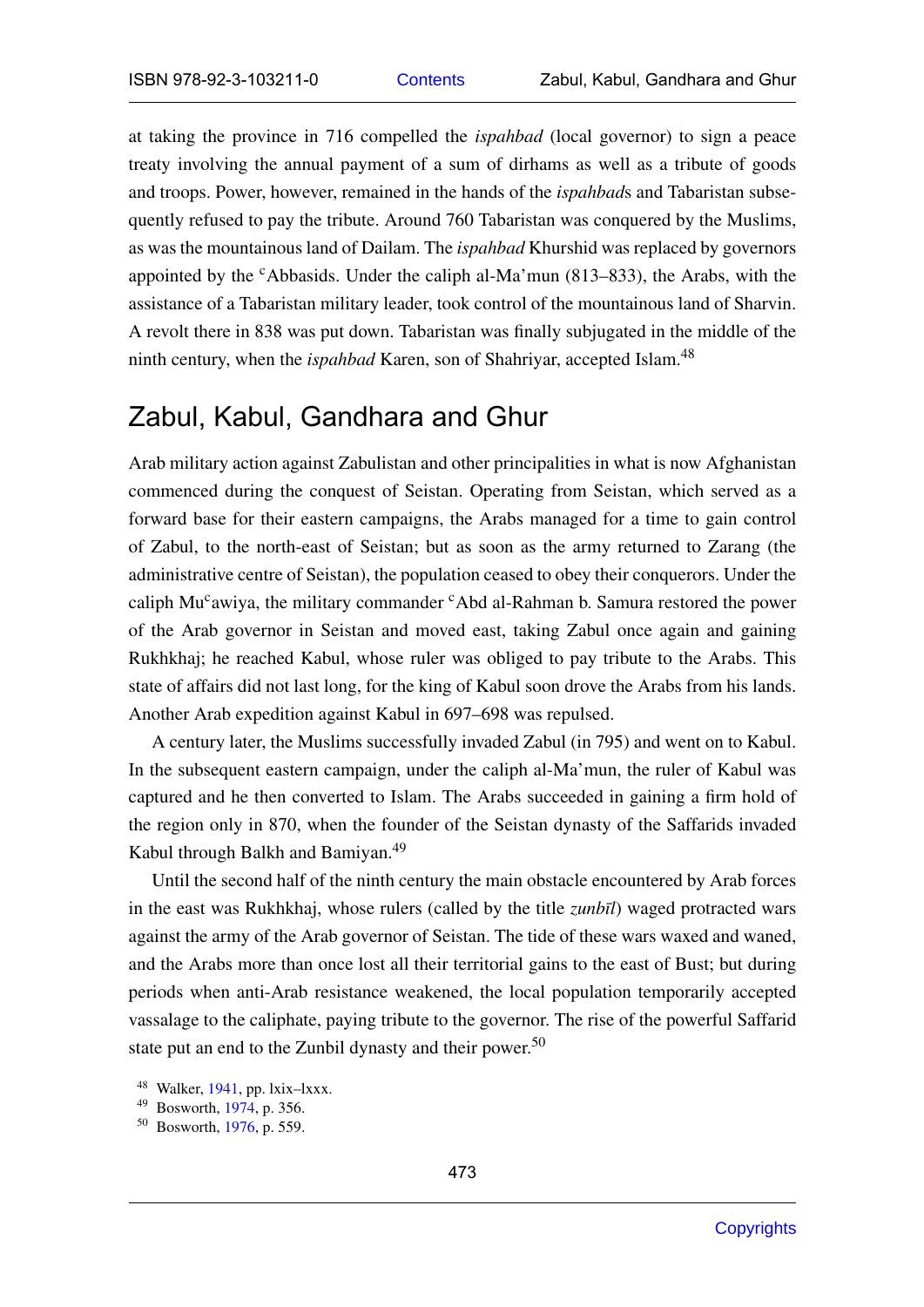The remote region of Ghur, on the upper reaches of the rivers Farah-rud, Hari-rud and Murghab, remained beyond the reach of the Muslims for many decades, during which they were obliged to skirt around it. They only succeeded in establishing themselves there in the tenth century, by which time most of the inhabitants of Ghur had converted to Islam.

# The Arabs in Sind

Sind, a principality on the shores of the Arabian Sea and the lower reaches of the Indus, was invaded from the sea by the Muslims in 711. The sea port of Daibul fell first, then several towns on the banks of the Indus, including Arur, the capital. Finally, in 713, the Arabs took Multan and the conquest was complete. The fall of Sind opened the way to the markets of Central Asia.<sup>51</sup>

# The survival of pre-Islamic civilization

The Arab conquests brought an end to the Sasanian Empire as a political force and yet to some extent they preserved the pre-Islamic Iranian civilization: it underwent no radical change until several centuries later, with the process of Islamization and the emergence of new social and economic conditions. This pattern was repeated in the farflung corners of the former Sasanian Empire and in the neighbouring vassal and independent principalities, which were conquered much later.

Tabaristan, which was separated from Iran by the chain of the Elburz mountains, retained its independence for more than a century after the fall of the Sasanian Empire. It was ruled by the local dynasty, the *ispahbad*s, who issued their own coins (a smaller version of Sasanian coinage), remained faithful to Zoroastrianism and wrote in Pahlavi script. The year following the death of Yazdgird III (i.e. 652) marked a new era in the calendar in Tabaristan, which demonstrates the region's loyalty to Sasanian tradition and the continuity of royal succession. The local reckoning of years was used for over 160 years in the mints both of the rulers of Tabaristan and of the <sup>c</sup>Abbasid governors who replaced them. The continuance of local tradition was encouraged by the fact that Arab garrisons were stationed in the main towns of Tabaristan – Amol and Sari – and not in the countryside.<sup>52</sup>

In central Afghanistan and in areas to the north of the Hindu Kush, ancient Kushan culture continued and the principal religion was Buddhism.<sup>53</sup> In Seistan and neighbouring regions, elements of Sasanian culture and the Zoroastrian cult flourished, as is revealed by

<sup>51</sup> Haig, 1934, pp. 433–4.

 $52$  Walker, 1941, pp. lxix–lxxx.

<sup>53</sup> Ball and Gardin, 1982, Vol. 1, Nos. 99, 100 et seq.; Vol. 2, p. 483.